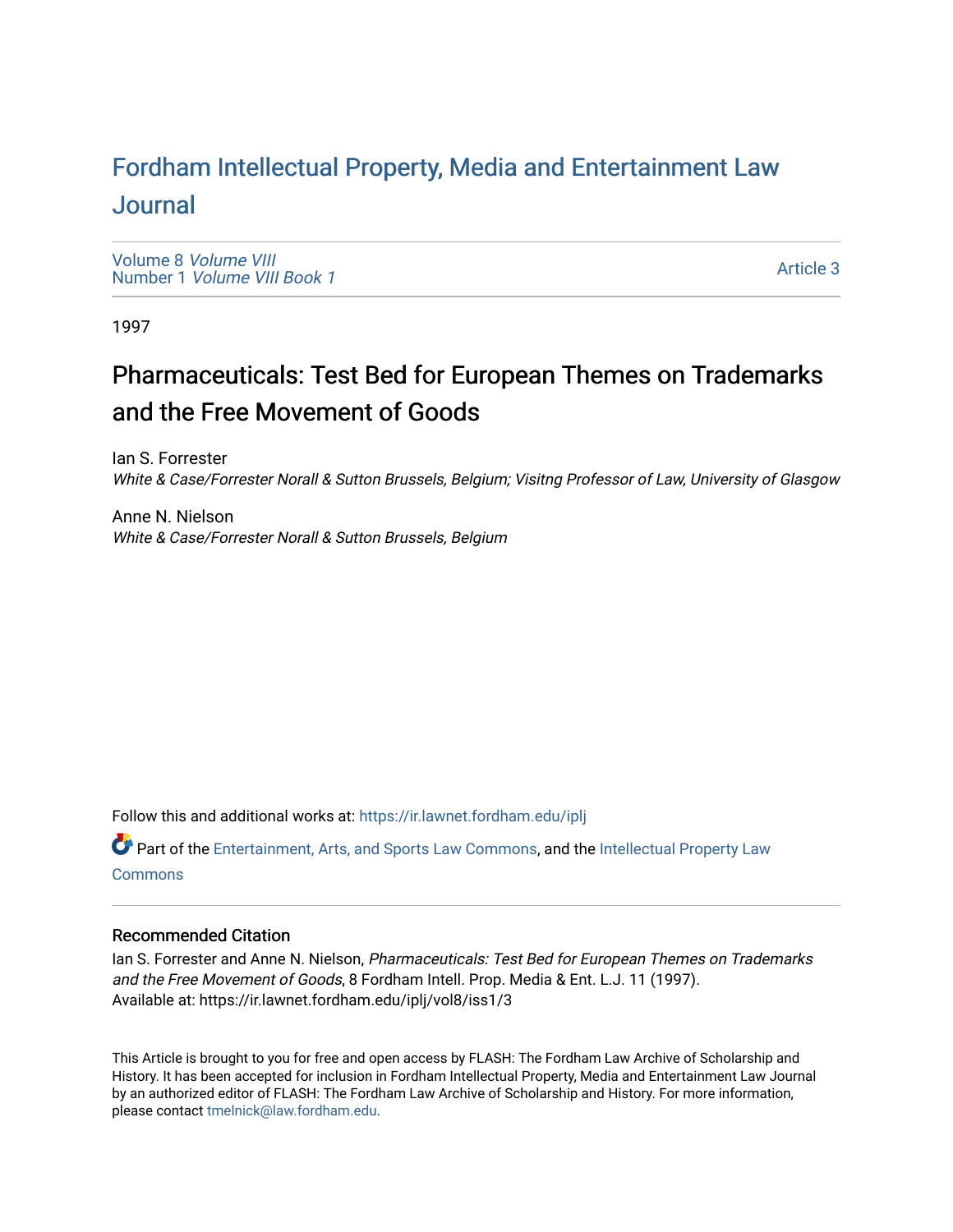# ESSAYS

# Pharmaceuticals: Test Bed for European Themes on Trademarks and the Free Movement of Goods

Ian S. Forrester, Q.C.\* Anne N. Nielsen\*\*

#### **INTRODUCTION**

The European Court of Justice is attempting to reconcile the national rights of trademark holders with the interests of traders and others in unconstrained commerce between member states of the European Union. But the effects of that effort remain ambiguous. Classical trademark rights have been eroded in Europe to assist pharmaceutical traders, but it is not clear whether the new rules will be confined to the pharmaceuticals industry or whether they will affect other trademarked products.

The pharmaceuticals industry presents a convenient test bed for such issues because a number of factors make the industry uniquely susceptible to trademark litigation. Trademark disputes before national courts usually involve such issues as allegations of confusing similarity between marks or assertions that marks have lapsed. But the trademark issues before the European Court of Justice usually differ markedly from such inquiries. For example,

<sup>\*</sup> Partner, White & Case/Forrester Norall & Sutton, Brussels, Belgium; Visiting Professor of Law, University of Glasgow. University of Glasgow, M.A. 1965, LL.B. 1967; Tulane University, M.C.L 1969; Q.C. 1988. A version of this Essay was presented on April 4, 1997, at the Fifth Annual Conference on International Intellectual Property Law and Policy at Fordham University School of Law.

<sup>\*\*</sup> Partner, White & Case/Forrester Norall & Sutton, Brussels, Belgium. University of Hawaii, B.A. 1980, M.A. 1982; Columbia Law School, J.D. 1985, College of Europe, Bruges, Belgium, Diploma, Advanced European Legal Studies 1991, Master of Advanced European Studies 1992.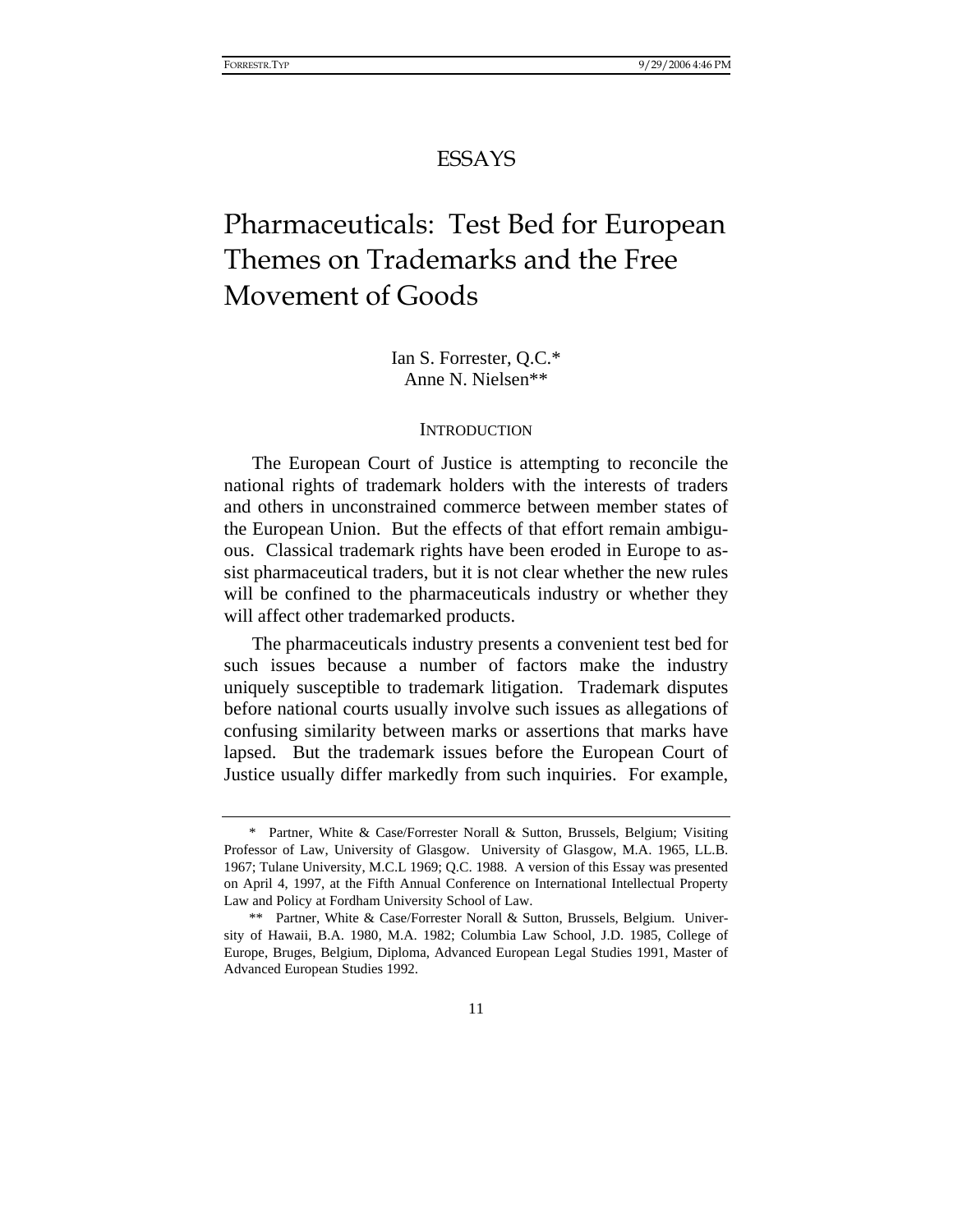one common question is whether a trademark holder may prevent the sale of genuine merchandise bearing a trademark affixed without the holder's consent because the product has been manipulated by a commercial rival. The European Court of Justice has adopted an approach that tolerates more interference with the rightholder's products than would be permitted under classical trademark doctrine. A short summary of cases involving this radical approach reveals how a legal doctrine driven by good intentions may lead to unexpected and even unfortunate results.

In a few cases, the European Court of Justice has considered the differences among substantive trademark laws of the European Union member states ("member states") regarding what might constitute infringement per se. Generally, however, the European Court of Justice has declined to interfere with a member state's definition of trademark law concepts, such as "confusing similar $itv.$ <sup>"1</sup>

Prior to the revolution in European trademark law in the 1970s, a trademark holder was permitted to challenge the sale of goods bearing its mark, even if the holder or an affiliate of the holder had legitimately affixed the mark in another country. Thus, crossborder commerce of trademarked goods was difficult without the approval of the local trademark holder. As a result, a trademark holder was able to prevent unwelcome competition from another country.

Pharmaceuticals were particularly prone to such obstacles. They were, and are still, sold at prices that effectively are set by the health care authorities and which vary greatly even between contiguous member states. For most products, it was virtually impossible for the trademark holder to take effective action against

<sup>1</sup>*. See* Case 119/75, Terrapin (Overseas), Ltd. v. Terranova Industrie C.A. Kapferer & Co., 1976 E.C.R. 1039, [1976] 2 C.M.L.R. 482 (1976); Case C-317/91, Deutsche Renault, AG v. Audi, AG, 1993 E.C.R. I-6227, [1995] 1 C.M.L.R. 461 (1993); *see also* Case C-10/89, SA CNL-Sucal NV v. HAG GF, AG ("HAG II"), 1990 E.C.R. I-3711, [1990] 3 C.M.L.R. 571 (1990) (commenting on lack of confusing similarity which existed between some marks). According to the Advocate-General in *HAG II*, "the Bundespatentgericht held that the mark 'Lucky Whip' was liable to be confused with the mark 'Schöller-Nucki', a decision that seems to postulate a body of consumers afflicted with an acute form of dyslexia." *HAG II*, 1990 E.C.R. I-3740, [1990] 3 C.M.L.R. 592.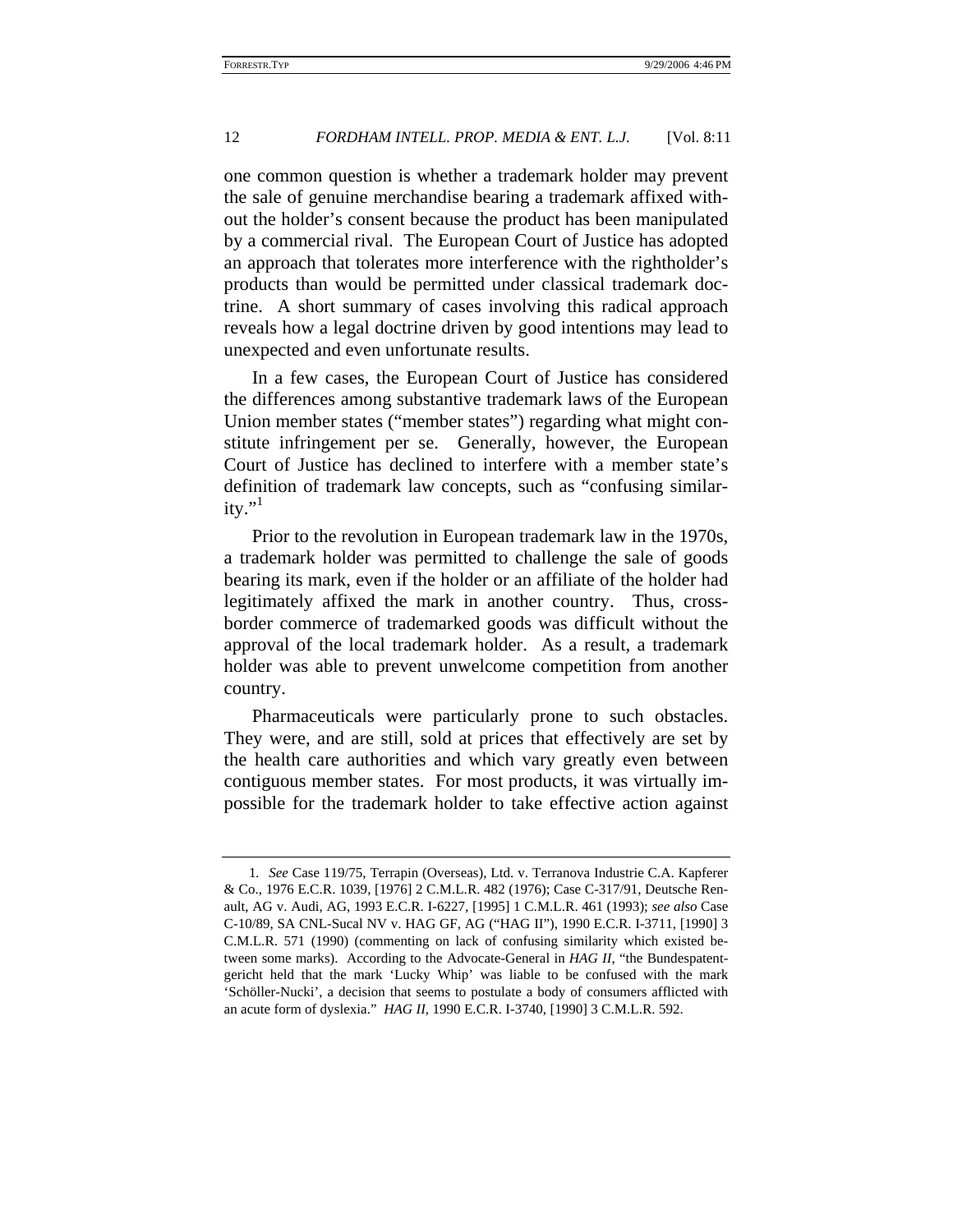every trader who might sell or import his goods. In practice, market forces would gradually lead to some similarity of pricing for most products subject to cross-border trading. Nevertheless, because pharmaceuticals were distributed within a legally closed system, the use of intellectual property rights could be an effective mechanism to prevent such trade. For the same reason, crossborder price competition had limited relevance.

In its revolutionary series of judgments in the 1970s, involving the Dutch pharmaceutical trader Centrafarm, the European Court of Justice changed the law and precluded a business entity from using national trademarks and patents to block the unwelcome importation and sale of genuine goods in one member state, when that business entity had placed the goods on the market in another member state.<sup>2</sup> It would indeed have seemed absurd if, for example, perfectly genuine Valium sold in the United Kingdom by "Roche United Kingdom" could be seized if offered for sale to pharmacists in the Netherlands because "Roche Netherlands" held the right to the Roche or Valium trademarks in the Netherlands.<sup>3</sup> So the earliest judgments were widely applauded despite some traces of over-exuberance.

The European Court of Justice chose to favor the free movement of goods between member states at the expense of intellectual property rights. This legal theory was creative. The court recognized that some core rights could not be taken away from the intellectual property holder. These core rights, called the "specific subject matter" or "essential function" of the rights, included the right to prevent piracy and unauthorized copying.<sup>4</sup> Protection of these rights survived the scrutiny of articles 30 and 36 of the Treaty Establishing the European Community ("EC Treaty").<sup>5</sup>

<sup>2</sup>*. See* Case 15/74, Centrafarm, BV v. Sterling Drug, Inc., 1974 E.C.R. 1147, [1974] 2 C.M.L.R. 480 (1974); Case 16/74, Centrafarm, BV v. Winthrop, BV, 1974 E.C.R. 1183, [1974] 2 C.M.L.R. 480 (1974).

<sup>3</sup>*. See* Case C-102/77, Hoffmann-La Roche & Co. v. Centrafarm Vertriebsgesellschaft Pharmazeutischer Erzeugnisse, GmbH, 1978 E.C.R. 1139, [1978] 3 C.M.L.R. 217 (1978).

<sup>4.</sup> Joined Cases C-427, C-429 & C-436/93, Bristol-Myers Squibb v. Paranova, 1996 E.C.R. I-3457, [1997] 1 C.M.L.R. 1151 (1996); *see also HAG II*, 1990 E.C.R. I-3733-34, [1990] 3 C.M.L.R. 585-86; *Sterling Drug*, 1974 E.C.R. 1162, [1974] 2 C.M.L.R. 503.

<sup>5.</sup> TREATY ESTABLISHING THE EUROPEAN COMMUNITY, Feb. 7. 1992, O.J. (C 224) 1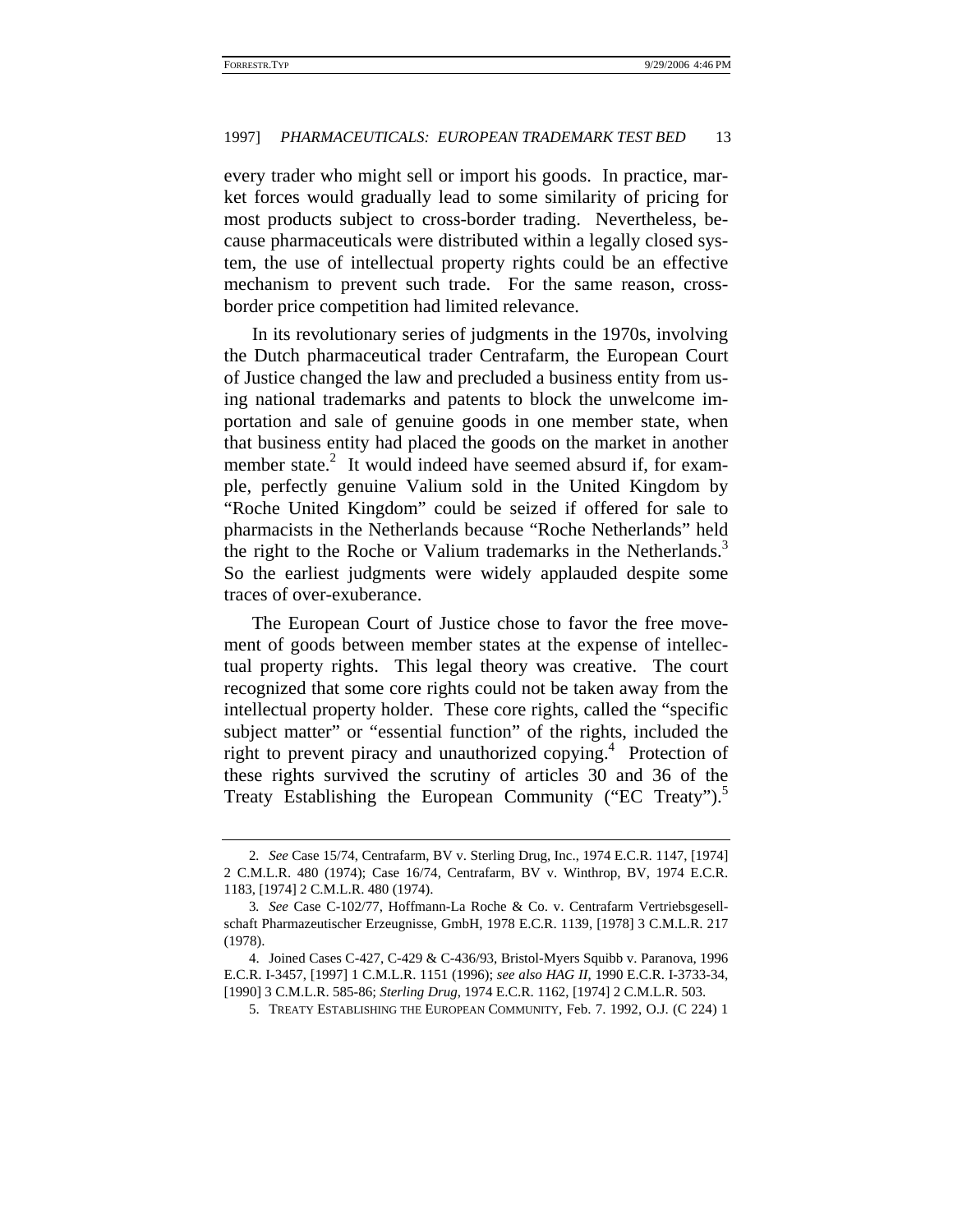These same articles, however, precluded the right to prevent crossborder trade of trademarked products that had been marketed elsewhere in the Common Market by a member of the local right holders' group.

The concepts of specific subject matter, essential function, and other ideas were the subject of much debate and analysis. In truth, they are a good example of adroit judge-made law that provided theoretical underpinnings for a result deemed desirable by economic and political concerns. In a common market committed to the elimination of national economic frontiers, a manufacturer could not be allowed to use trademarks to prevent free trade in genuine goods among member states.

The challenge to trademark rights then proceeded further. Centrafarm wanted to do more than merely sell the drugs in their original packaging. Now traders, like Centrafarm, wished to repackage the drugs in new boxes, or to relabel them, or to change the number of pills in the box, so as to adapt the goods to the market in which they sought to sell the product. According to the European Court of Justice, repackaging and relabeling were permissible, but were subject to specific conditions.<sup>6</sup>

Then, the litigations fell quiet for a few years while the industry adapted to the new regime. Under this system, it was legal and common for a pharmaceutical trader to buy ten thousand, 20-dose packages of a drug in Greece, rearrange and sometimes even cut up the blister packs to change the number of pills per package, and print new packaging, which stated the manufacturer's name, the trade name of the drug, and the parallel trader's name, in order to resell 12,500 sixteen-dose packages in Germany.

Consumer choice is irrelevant in the case of prescription drugs because the consumer receives what the pharmacist delivers, whether or not it has been bought from a parallel trader. In addition, parallel trading always has been a hugely favored economic

<sup>(1992), [1992] 1</sup> C.M.L.R. 573 (1992) [hereinafter EC TREATY]; *see Bristol-Myers*, 1996 E.C.R. I-3457, [1997] 1 C.M.L.R. 1151; *see also Deutsche Renault, AG*, 1993 E.C.R. I-6251-54, ¶¶ 6-15, [1993] C.M.L.R. 469-73; *HAG II*, 1990 E.C.R. I-3729, ¶ 11, [1990] 3 C.M.L.R. 580.

<sup>6</sup>*. See Hoffman-La Roche*, 1978 E.C.R. 1167-68, [1978] 3 C.M.L.R. 244.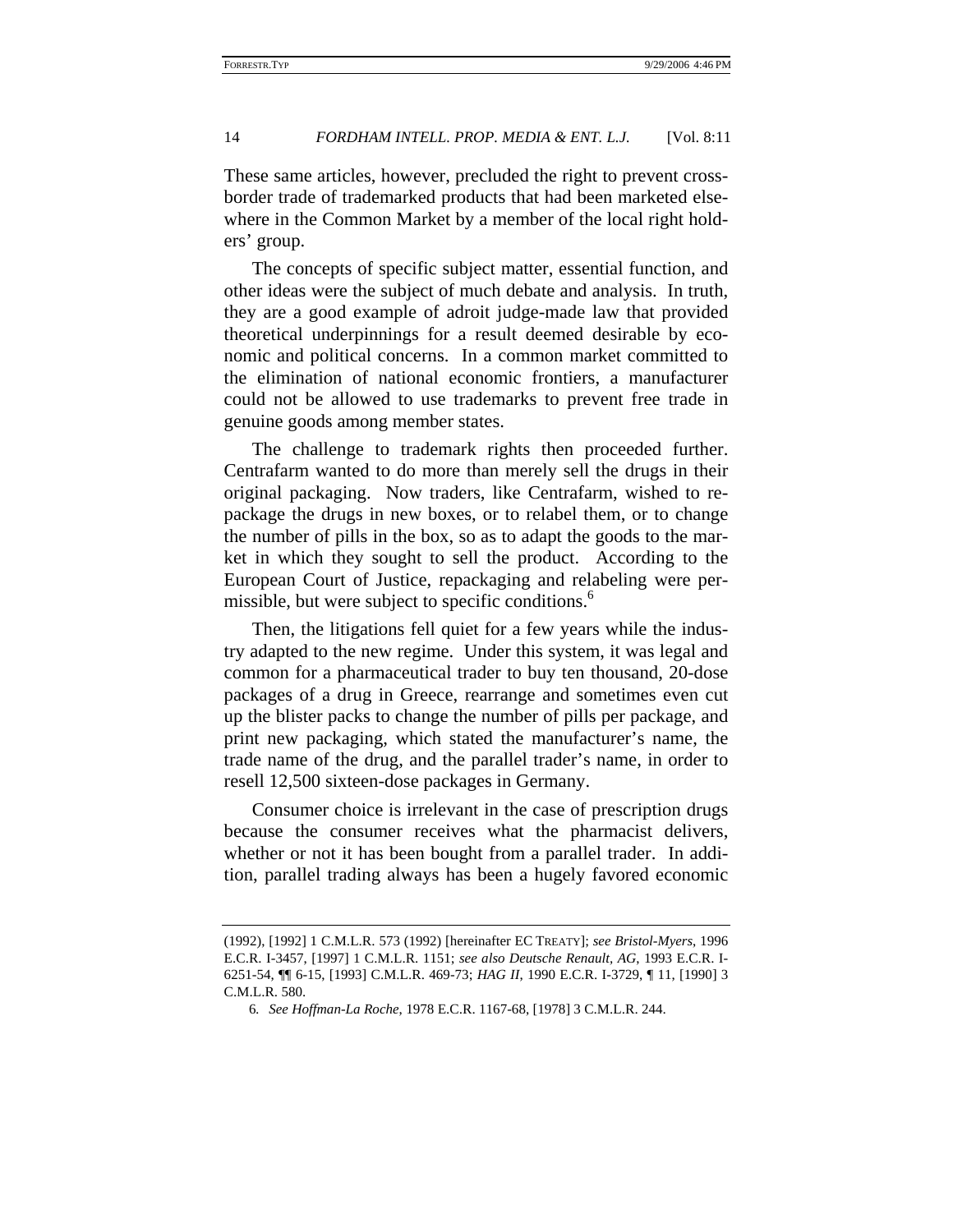activity in European law, and pharmaceutical companies are deemed wealthy enough to bear its consequences. Therefore, the rewriting of national trademark rules by the European Court of Justice was interesting, rather than controversial. Trademark lawyers complained, however, that classic trademark law had been rewritten in response to the needs of the pharmaceutical industry. In any case, application of the Court's relabeling doctrines remained industry-specific.

Currently, a new decision threatens to agitate a very different industry.<sup>7</sup> Frits Loendersloot is a parallel trader whose business involves buying Ballantine's Scotch whisky and relabeling it with identical-looking labels that differ from the originals only in the omission of the manufacturer's codes.<sup>8</sup> Those codes allow Ballantine to trace how a particular bottle fell into the hands of a parallel trader.<sup>9</sup> Because parallel trading is no more welcome in the liquor industry than in the pharmaceutical trade, Ballantine is very unhappy. Nevertheless, it appears difficult for the European Court to deny Loendersloot the right to do what is commonplace with pharmaceuticals.<sup>10</sup>

This case raises a number of concerns. First, it must be considered whether relabeling the whisky bottles in the local language would have any significant effects on the legal issues. In addition, it is interesting to contemplate whether, assuming that the whisky would not be affected by rebottling, the trader could decant the whisky into smaller bottles suited for resale in a particular market, without risking legal sanctions. This case indicates that when legal principles are stretched or created to achieve a particular outcome, surprising and unwelcome consequences may sometimes result.<sup>11</sup>

This Essay describes the major swings in the approach by the European Court of Justice and contends that the current situation

<sup>7</sup>*. See Court Upholds Trademark Rights*, FIN. TIMES, Dec. 9, 1997, at 16 (describing the *Loendersloot* case); *see also* discussion *infra* Part V (reviewing the *Loendersloot* case).

<sup>8</sup>*. See* Case 349/95, Frits Loendersloot v. George Ballantine & Sons, Ltd., (Eur. Ct. J. Feb. 27, 1997) (not yet reported).

<sup>9</sup>*. See id.*

<sup>10</sup>*. See id.*

<sup>11</sup>*. See id.*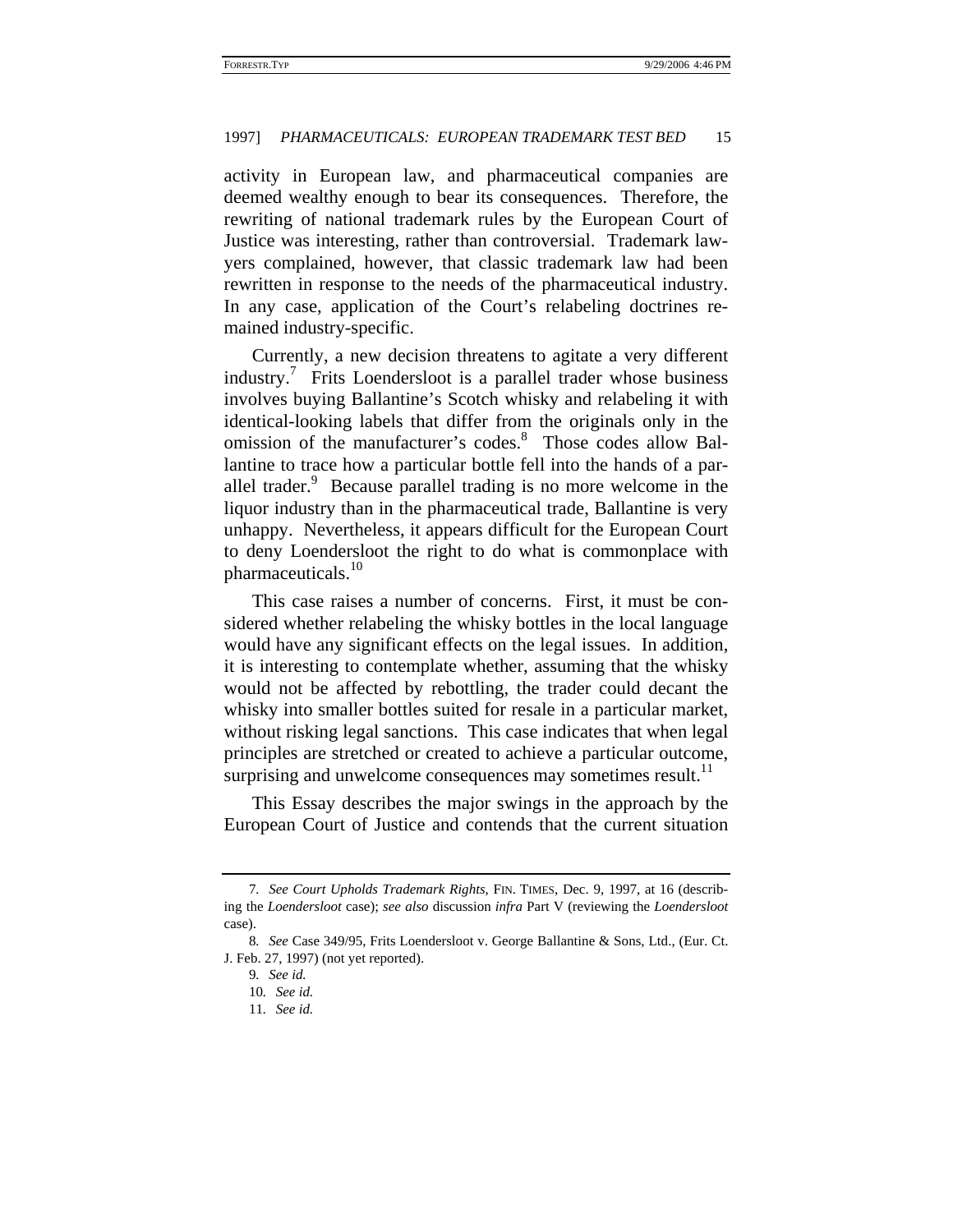leaves rightholders with less protection than they ought to have. Part I describes one of the fundamental principles contained in the EC Treaty—the free movement of goods—and presents an overview of the development of the exhaustion doctrine. Part II discusses cases where parallel traders have repackaged products bearing trademarks without the proper authority. Part III examines the EC Trademark Directive, which was drafted to harmonize the trademark laws that impede the free movement of goods. Part IV explores whether case law developed with respect to parallel trading in the pharmaceutical industry has the influenced the legal status of parallel trading in other industries. Part V reviews whether the exhaustion doctrine should apply on a European Community-wide basis or internationally. This Essay concludes that the decisions by the European Court of Justice regarding pharmaceuticals trademarks could have an even greater impact on other trademarked products.

### I. FUNDAMENTAL PRINCIPLES: THE FREE MOVEMENT OF GOODS

The free movement of goods is one of the four fundamental principles underpinning the European Union. Article 30 of the EC Treaty, $12$  which has been widely interpreted by the European Court of Justice, enshrines this principle. Article 30 of the EC Treaty provides that, "Quantitative restrictions on imports and all measures having equivalent effect shall, without prejudice to the following provisions, be prohibited between member states."13 The European Court of Justice has interpreted article 30 when considering cases that involve a conflict between national intellectual property rights and common market principles.

An inherent conflict exists between the notion of a common market, in which goods are free to circulate across national bor-

*Id.* art. 36, [1992] 1 C.M.L.R. 605 (emphasis added).

<sup>12.</sup> EC TREATY, *supra* note 5.

<sup>13</sup>*. Id.* art. 30, [1992] 1 C.M.L.R. 602. A qualified exception to article 30 is found in article 36, which provides that:

The provisions of [a]rticles 30 to 34 shall not preclude prohibitions or restrictions on imports, exports or goods in transit justified on grounds of . . . *the protection of industrial and commercial property*. Such prohibitions or restrictions shall not, however, constitute a means of arbitrary discrimination or a disguised restriction on trade between member states.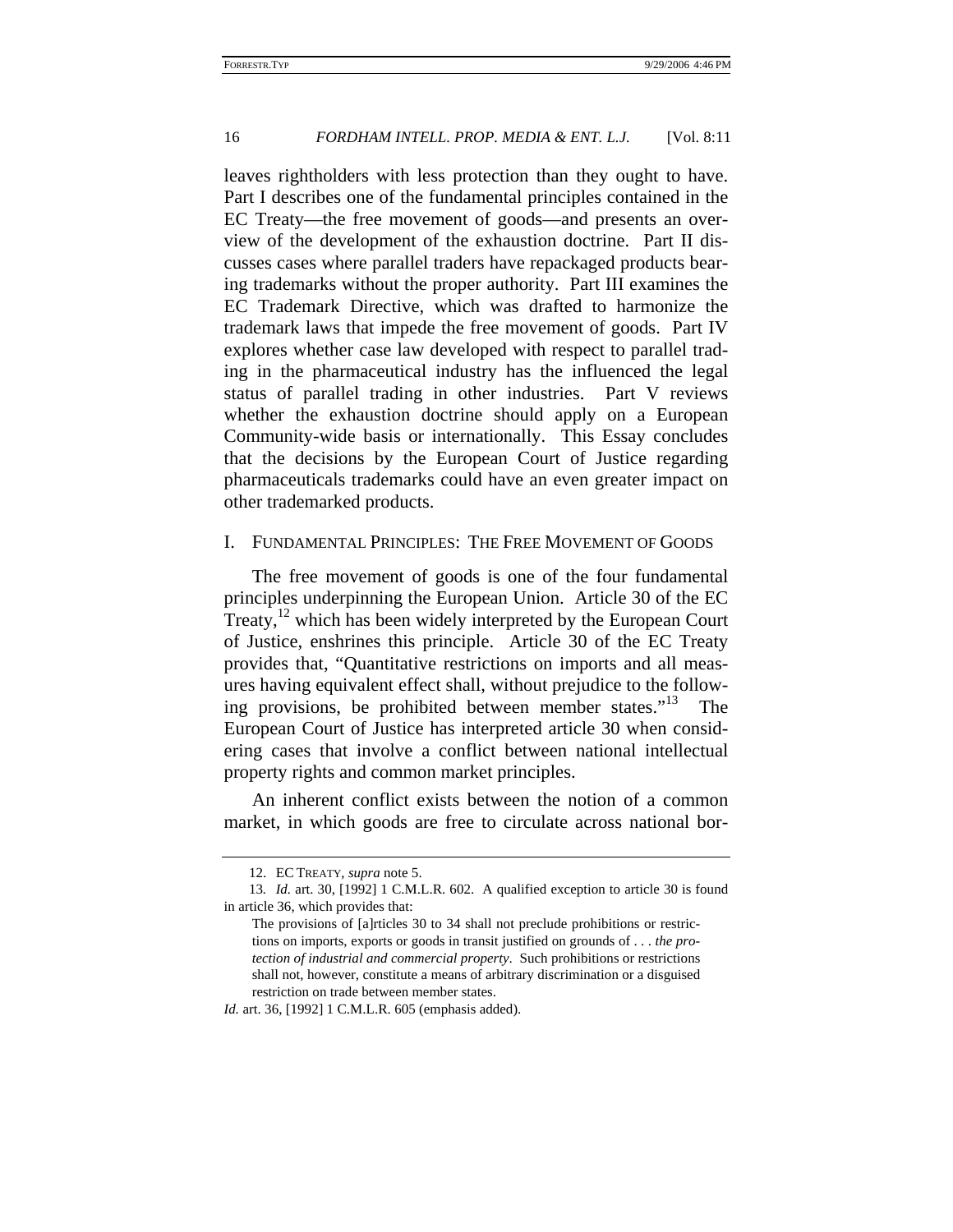ders, and national intellectual property rights. By its nature, an intellectual property right provides an individual with a monopoly rooted in national law. A bundle of these national monopoly rights can be a means by which to divide territories along national lines. The difficulty for the European Court of Justice has been balancing the interests of rightholders against the European Community's commitment to the free movement of goods.

#### A. *Development of the Exhaustion Doctrine*

The European Court of Justice has wrestled with the challenge of producing a coherent and predictable rationale by which goods may be allowed to move freely among member states without unacceptable encroachment on the interests of intellectual property right holders. As a result, the European Court of Justice has permitted the use of national intellectual property rights in some circumstances, even where their invocation prevents imports from another member state, and has prohibited their use in some cases where the holder's rights had been infringed.

#### 1. Exhaustion or Consent: The *Centrafarm* Cases

On the same day in 1974, the European Court of Justice issued its judgments in *Centrafarm, BV v. Sterling Drug, Inc.*, 14 and *Centrafarm, BV v. Winthrop, BV.*15 *Sterling* concerned patent rights and *Winthrop* dealt with trademark rights. In both cases, the European Court of Justice held that if a patented or trademarked product was put on the market in one member state by the manufacturer or with its consent, then the manufacturer could not block import of the product on the basis of its intellectual property rights. In other words, if the owner of an intellectual property right protected by member state *A* had lawfully marketed its product in member state *B*, either directly, by providing his consent, or through an economic or legal dependent, the owner could not rely on the intellectual property protection provided by member state *A* to prevent

<sup>14.</sup> Case C-15/74, Centrafarm, BV v. Sterling Drug, Inc., 1974 E.C.R. 1147, [1974] 2 C.M.L.R. 480.

<sup>15.</sup> Case C-16/74, Centrafarm, BV v. Winthrop, BV, 1974 E.C.R. 1183, [1974] 2 C.M.L.R. 480.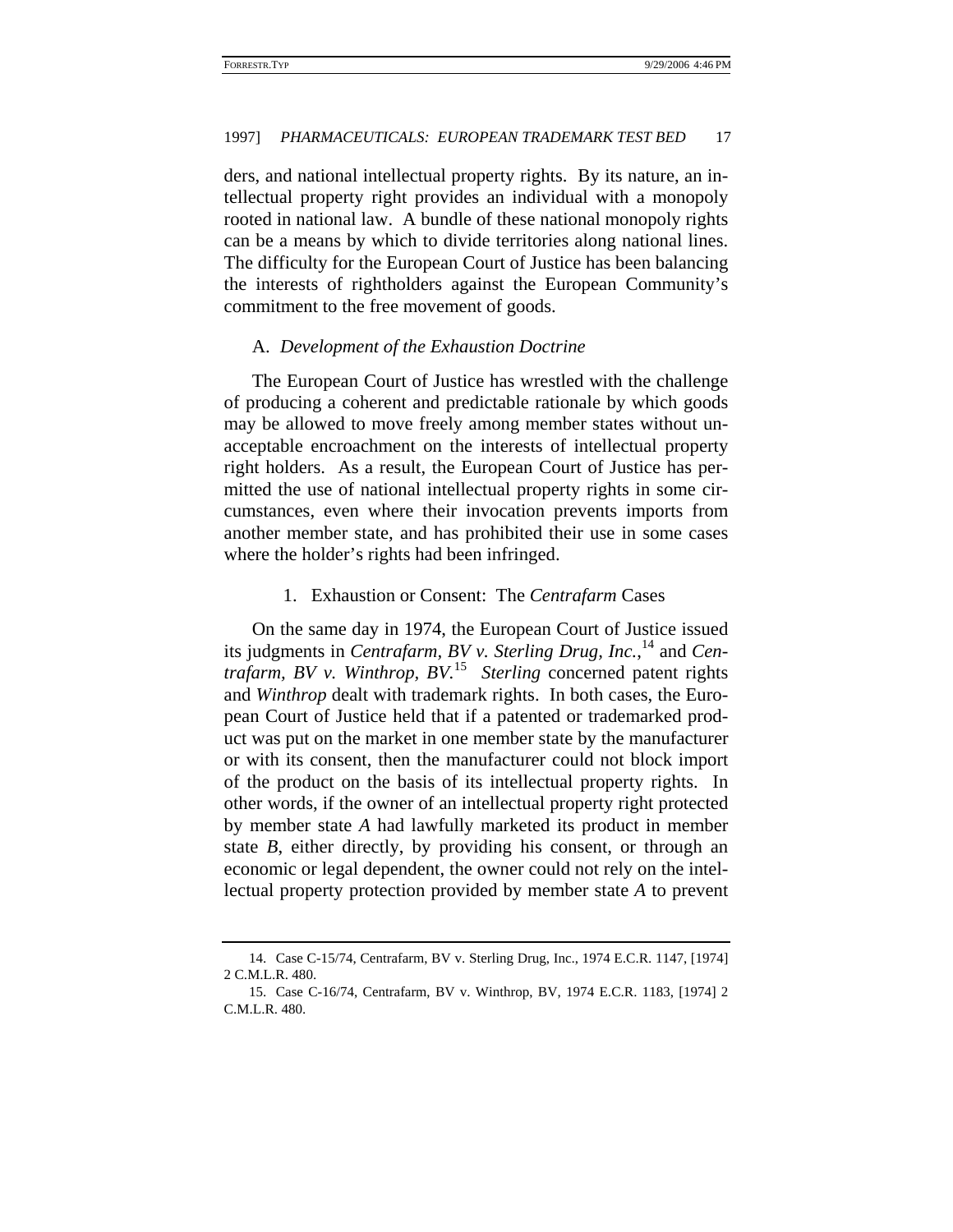the importation or marketing of its product into member state *B*.

The European Court of Justice reasoned that the proprietor of parallel patents or trademarks had "exhausted" its right by first putting the product on the market in one member state and obtaining the benefit of the intellectual property protection. The proprietor had thus consented to the sale of the product in another member state and could not prevent its importation. The proprietor had obtained the benefit of his intellectual property right by first placing the product on the market in a particular member state.

This result, whereby Centrafarm could sell in the Netherlands patented and trademarked products first put on the market in the United Kingdom, was attractive from a policy point of view. The need to provide Centrafarm with this result, however, required some unconvincing interpretation of the relevant texts. At the time of the *Centrafarm* cases, the United Kingdom had only recently acceded to the European Community. The Accession Treaty for the United Kingdom, Ireland, and Denmark ("Accession Treaty")<sup>16</sup> provided that movement of goods provisions could only be invoked with respect to goods originating, *inter alia*, in the United Kingdom as of January 1, 1975. Specifically, paragraph 2 of article 42 of the Accession Treaty provided that "measures having equivalent effect to [quantitative] restrictions shall be abolished by 1 January 1975 at the latest."17 Most readers of this article would have concluded, and rightly so, that until January 1, 1975, intellectual property rights or other measures of equivalent effect could be invoked, even where the result was the partitioning of the Common Market.

The European Court of Justice, however, clearly did not want this result. The European Court of Justice thus interpreted article  $42(2)$  to apply only to articles 30 and 32 to 35 of the EC Treaty.<sup>18</sup> As a result, "article 42 of the Act of Accession has no effect upon prohibitions on importation arising from national legislation concerning industrial and commercial property."<sup>19</sup> Accordingly, arti-

<sup>16.</sup> Act of Accession, O.J. L 73/14 (1972).

<sup>17</sup>*. Id.* O.J. L 73/14 at 23.

<sup>18.</sup> EC Treaty, *supra* note 5.

<sup>19</sup>*. Winthrop*, [1974] E.C.R. 1197, ¶ 28, [1974] 2 C.M.L.R. 509.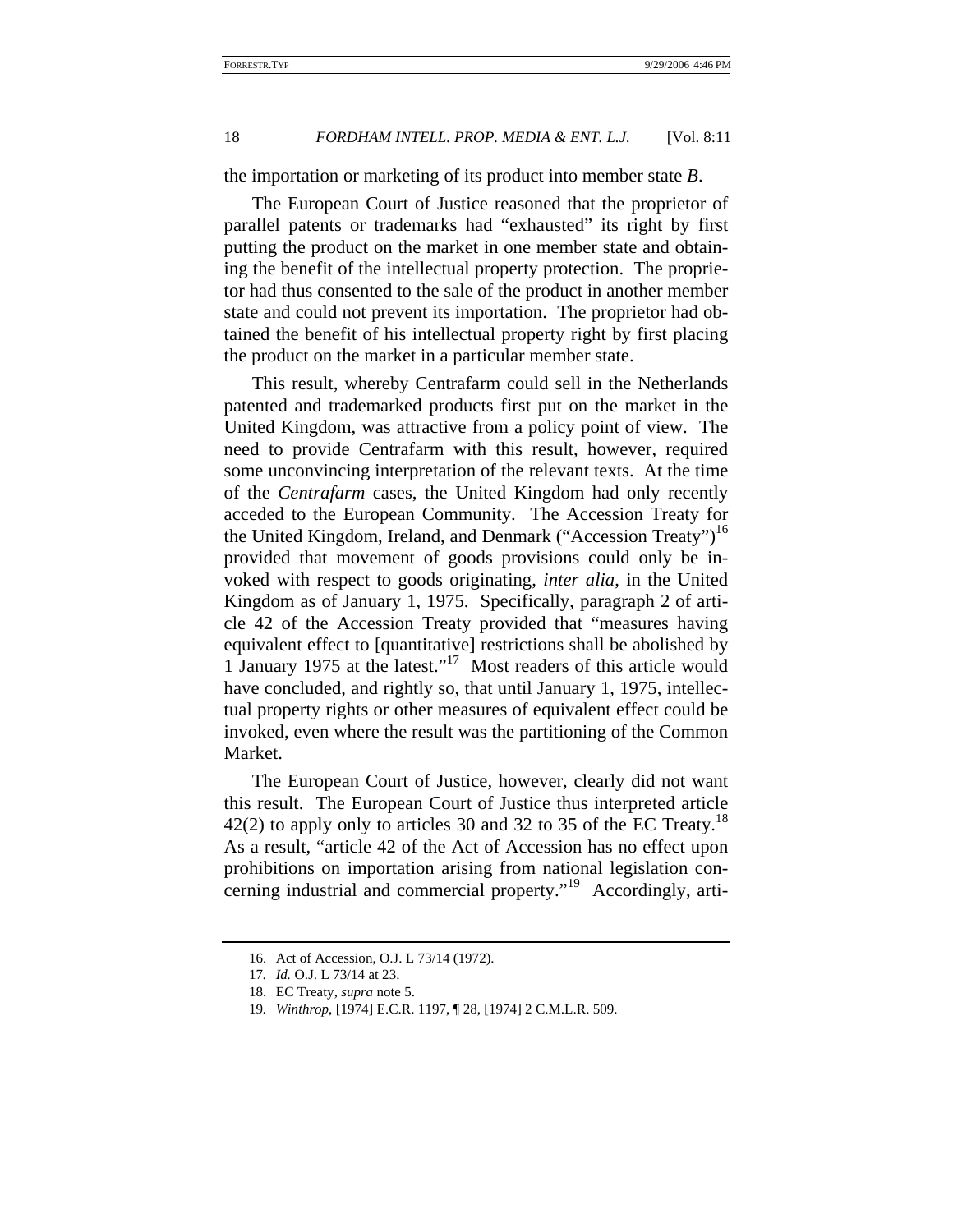cle 42 of the Accession Treaty cannot be employed to block importation into the Netherlands of goods originally marketed in the United Kingdom under the above conditions by the trademark owner or with its consent, even before January 1,  $1975$ <sup>20</sup>

In effect, the European Court of Justice seemed to argue that, because there was no explicit transitional provision in the Accession Treaty<sup>21</sup> for article 36 of the EC Treaty,<sup>22</sup> the exceptions set forth in article 36 could not be invoked, notwithstanding that the provisions concerning measures of equivalent effect were subject to a transitional provision. The European Court of Justice's reasoning with regard to the Accession Treaty was contrived. The credibility of its general approach to problems involving free movement of goods might have been enhanced, but only at the expense of legal certainty with regard to the application of the Accession Treaty. After the *Centrafarm* battles, the stage was set for the astonishing judgment in  $HAG$   $I^{23}$ 

### 2. *HAG I:* Round One—1974

In *Van Zuylen Frères v. HAG, AG* ("*HAG I*"),<sup>24</sup> the European Court of Justice needed to apply the exhaustion or consent doctrine in a case where the same trademark was applied to coffee manufactured by two separate companies in circumstances where there was no consent, but where the two marks had a common origin. The HAG group of companies throughout Europe had held the same trademark. The Belgian/Luxembourg mark, however, was expropriated as enemy property during the Second World War and sold to a rival coffee maker. The Luxembourg holder of the trademark tried to use its trademark rights to prevent imports of the product from Germany, which were put on the market by a different manufacturer but under the same trademark. The European Court of Justice, in an obvious effort to promote the free movement of goods, found that because the trademarks had once been

<sup>20</sup>*. See id*. at 1196, ¶ 30, [1974] 2 C.M.L.R. 510-11.

<sup>21.</sup> Accession Treaty, *supra* note 16.

<sup>22.</sup> EC Treaty, *supra* note 5.

<sup>23.</sup> Van Zuylen Frères v. HAG, AG ("HAG I"), Case C-192/73, [1974] E.C.R. 731,

<sup>[1974] 2</sup> C.M.L.R. 127.

<sup>24.</sup> *Id.*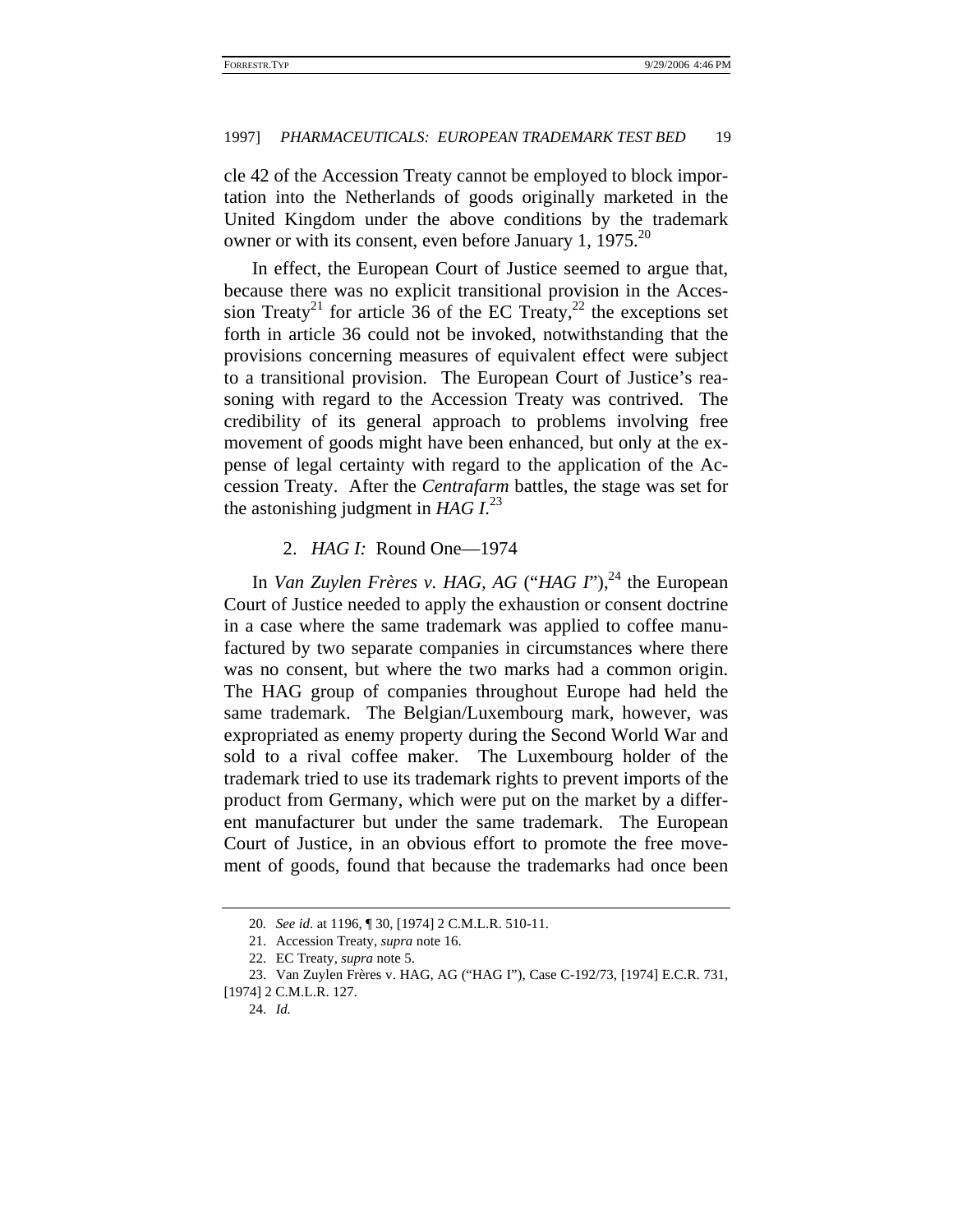commonly owned, it was contrary to articles 30 and 36 of the EC Treaty to prevent the German exports into Luxembourg.<sup>25</sup>

The European Court of Justice did not accept the argument that the purpose of a trademark is to inform the consumer about the origin of the product.<sup>26</sup> Also, the European Court of Justice noted that consumers would be harmed if one shop could sell two different goods bearing an identical trademark.<sup>27</sup> The court ruled that a trademark, more than any other industrial property right, could result in the partitioning of the Common Market because the right is not subject to time limitations, and thus, deserves less protection than other industrial property rights. $28$  Its role of informing consumers could be ensured by means that were less likely to affect the free movement of goods. For example, one member of the European Court of Justice suggested sticking flags on the packets of coffee to distinguish the German and Luxembourg brands of coffee.

## 3. *HAG II:* Round Two—1990

The facts of *SA CNL-Sucal, NV v. HAG GF, AG* ("*HAG II*")<sup>29</sup> were similar to those of *HAG I*, except that in *HAG II*, the German rightholder challenged imports by the Belgian rightholder. The European Court of Justice, influenced by a magisterial opinion from Advocate General Jacobs, reversed its ruling in *HAG I*. 30 The court held that the German rightholder could oppose the imports from Belgium because the compulsory division of the trademark had deprived the German rightholder the possibility of consenting to the marketing of similar products under an identical or similar,

<sup>25.</sup> In *HAG I*, the European Court of Justice held that:

To prohibit the marketing in a member state of a product legally bearing a trade mark in another member state, for the sole reason that an identical trade mark having the same origin exists in the first State, is incompatible with the provisions providing for free movement of goods within the Common Market.

*Id.* at 744,  $\P$  15, [1974] 2 C.M.L.R. 144.

<sup>26</sup>*. See id.*

<sup>27</sup>*. See id.*

<sup>28</sup>*. See id.*

<sup>29.</sup> Case C-10/89, 1990 E.C.R. I-3711, [1990] 3 C.M.L.R. 571 (1990).

<sup>30</sup>*. See id.*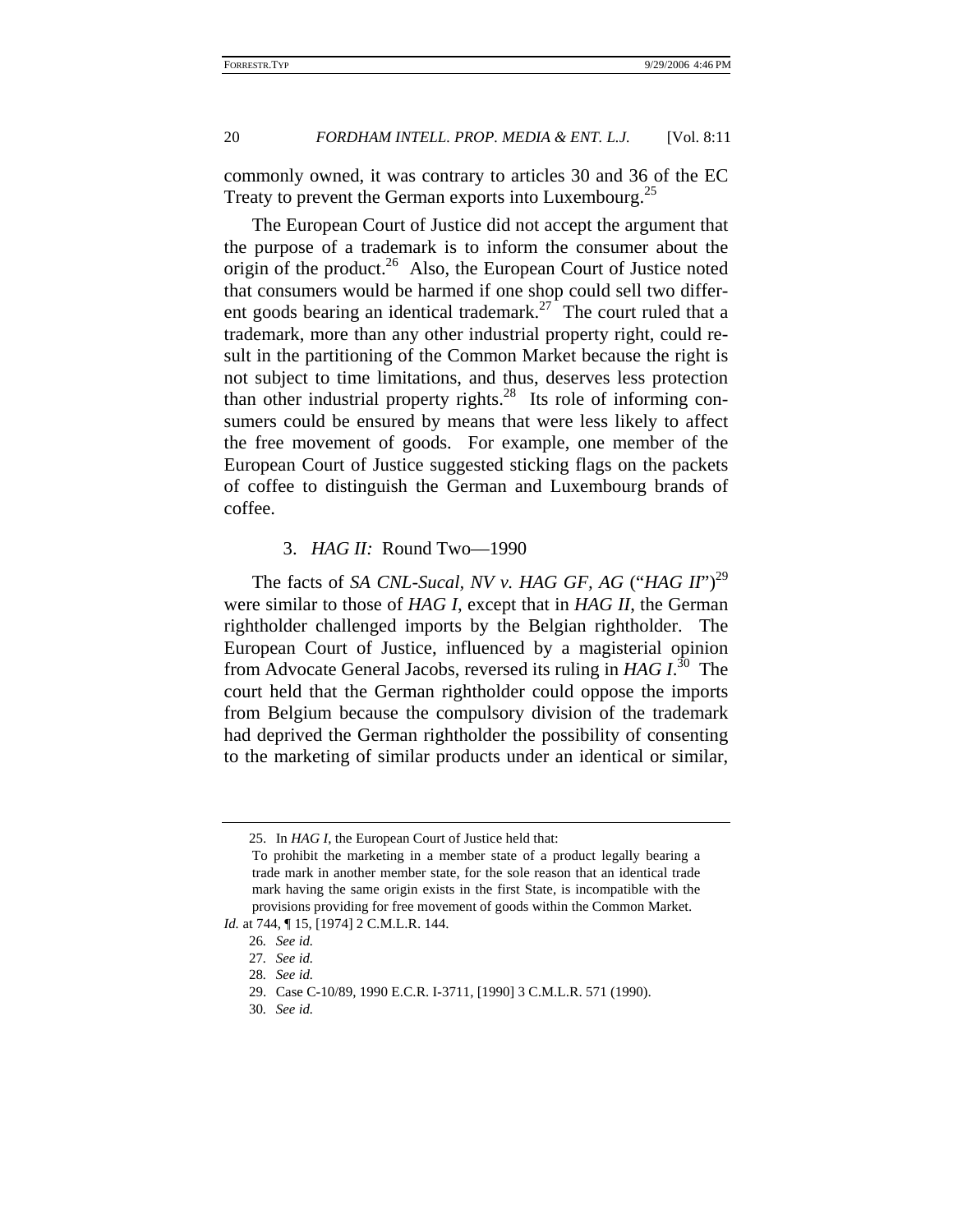and therefore confusing, trademark in Belgium.<sup>31</sup>

The European Court of Justice determined that expropriation did not imply consent.<sup>32</sup> Therefore, the intellectual property right in question was not exhausted, and the sale could be blocked. The court, however, went one step further, stating that the essential function of the trademark was to guarantee the identity of the origin of the marked product to the consumer or ultimate user by enabling him, without any possibility of confusion, to distinguish that product from products which have another origin.<sup>33</sup> This statement attributes great weight to consumer perceptions and suggests that, even if the trademark holder has consented to the use of his trademark, he still might prevent the entrance of products bearing that trademark into a member state if consumers will be confused.

In sum, *HAG II* raised, but did not settle, the key issue of whether the holder of a trademark could prevent, in the interest of avoiding consumer or user confusion, a product bearing that trademark from being sold on the market of another member state in a case involving a consensual sale or perhaps even licensing.

# B. *The Relationship Between Assignment and Exhaustion of Trademark Rights*

The question raised in *HAG II* was answered in *IHT Internationale Heiztechnik, GmbH v. Ideal-Standard, GmbH*. 34 In *Ideal-Standard*, the American Standard group had owned the trademark "Ideal-Standard."<sup>35</sup> The German and French subsidiaries of

*Id.* at I-3759,  $\P$  16, [1990] 3 C.M.L.R. 608.

<sup>31</sup>*. See id.*

<sup>32</sup>*. See id.*

<sup>33.</sup> According to the European Court of Justice:

In such circumstances, the essential function of the trade mark would be jeopardized if the proprietor of the trademark could not exercise the right conferred on him by national legislation to oppose the importation of similar goods bearing a designation liable to be confused with his own trade mark, because, in such a situation, consumers would no longer be able to identify for certain the origin of the marked goods and the proprietor of the trade mark could be held responsible for the poor quality of goods for which he was in no way accountable.

<sup>34.</sup> Case C-9/93, 1994 E.C.R. I-2789, [1994] 3 C.M.L.R. 857 (1994).

<sup>35</sup>*. See id.*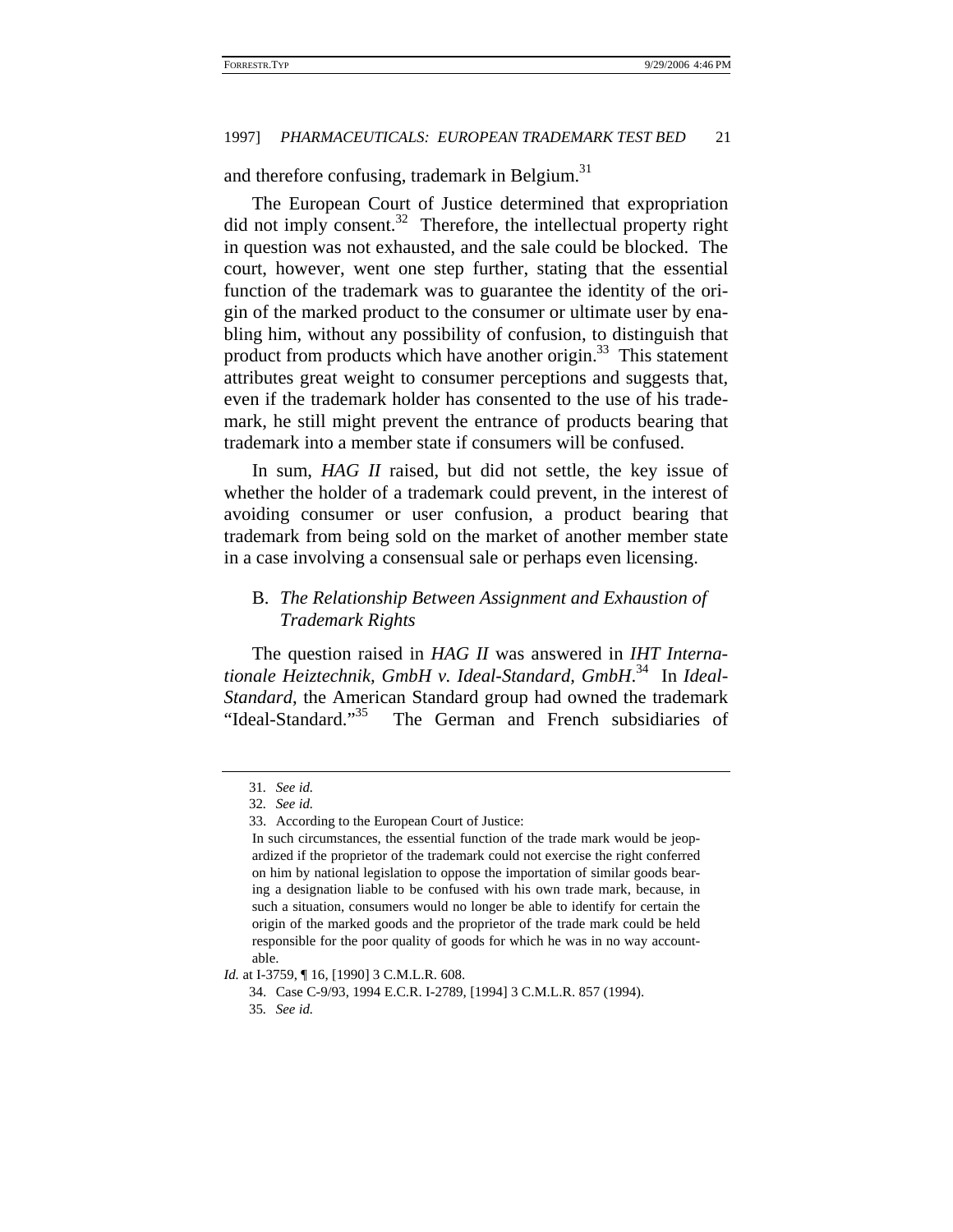American Standard held the trademark for sanitary fittings and heating equipment in Germany and France.<sup>36</sup> The French subsidiary sold the trademark for heating equipment to Société Générale de Fonderie ("SGF"), an unrelated French company.<sup>37</sup>

SGF later assigned its trademark rights to another French company called Compagnic Internationale du Chauffage ("CICh").<sup>38</sup> When CICh sought to market its heating equipment in Germany under the "Ideal-Standard" trademark, the German subsidiary of American Standard, Ideal-Standard GmbH, objected and initiated trademark infringement proceedings.<sup>39</sup>

The European Court of Justice distinguished the *Ideal-Standard* situation from that in *HAG II* because the *Ideal-Standard* dispute involved different products with the same name.<sup>40</sup> Additionally, the court applying the exhaustion or consent doctrine to the situation in which a trademark right is assigned.<sup>41</sup> The court rejected the Commission's argument that if a trademark right is voluntarily sold, then consent has been given to the marketing of competing products.<sup>42</sup> The court stated that an assignment does not constitute "the consent required for application of the doctrine of exhaustion of rights. For that, the owner of the right in the importing State must . . . determine the products to which the trade mark may be affixed in the exporting State and . . . control their quality." $43$  The court noted that this power is eliminated when control over the trademark is surrendered to a third party having no

*Id.* at I-2841-42,  $\P$  15, [1994] 3 C.M.L.R. 904.

<sup>36</sup>*. See id.*

<sup>37</sup>*. See id.*

<sup>38</sup>*. See id.*

<sup>39</sup>*. See id.*

<sup>40.</sup> In *Ideal-Standard*, the European Court of Justice stated that:

The *HAG II* case, whose bearing on the main proceedings is the point of the question put by the national court, related to a situation where it was not just the name that was identical but also the products marketed by the parties to the dispute. This dispute, by contrast, relates to the use of an identical device for different products since Ideal-Standard GmbH is relying on its registration of the trade mark "Ideal Standard" for sanitary fittings in order to oppose the use of that device for heating equipment.

<sup>41</sup>*. See id.*

<sup>42</sup>*. See id.*

<sup>43</sup>*. Id.* at I-2850, ¶ 43, [1994] 3 C.M.L.R. 909.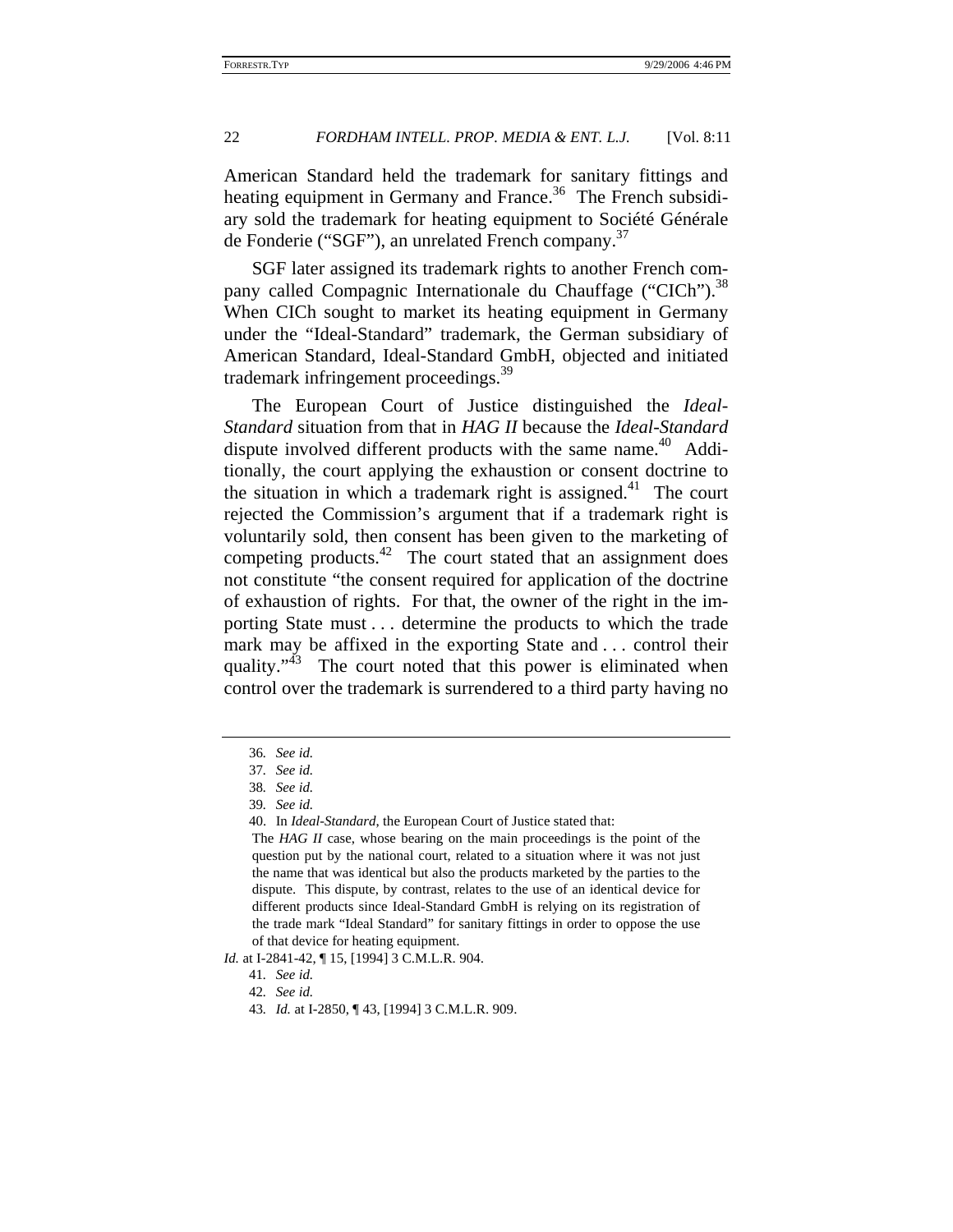economic link with the assignor.<sup>44</sup>

Notwithstanding the factual differences between *Ideal-Standard* and *HAG II*, the European Court of Justice reiterated its reasoning from *HAG II* and determined that a voluntary assignment of a trademark right did not result in exhaustion of the trademark right. Thus, Ideal-Standard GmbH could prevent the importation of the French product into Germany.

The reasoning in *HAG II* and *Ideal-Standard* suggests that the possibility of consumer confusion or damage to the reputation of the trademark holder justifies possible partitioning of national markets. In other words, the rights of trademark holders prevail over the free movement of goods. Although this jurisprudence applies when the products bearing the same mark are manufactured by *different* parties, it does not appear to apply to those cases where one party manufactures the product at issue, and the issue is the parallel importation of that product from one member state to another.

# II. THE REPACKAGING CASES REVISITED: IN SEARCH OF A RATIONALE

The European Court of Justice has experienced great difficulty in attempting to find a coherent rationale for applying European Community law to trademarks and pharmaceuticals. The issue is complicated by differences in pricing, health care, and reimbursement policies for pharmaceutical products in member states.<sup>45</sup> Because of price differentials, parallel trade in pharmaceutical products is not just a marginal phenomenon, but a major industry. A pharmaceutical sold in member state *A* may require repackaging before sale in member state *B*. Nevertheless, it is often worthwhile for the parallel importer to repackage and relabel, which often involves re-affixing the trademark.

<sup>44</sup>*. See id.*

<sup>45.</sup> The European Commission has recognized this dilemma, stating that, "The differences reported in the pricing of identical pharmaceutical products across the Community are largely the result of the different pricing and refund systems of member state health insurance schemes." Commission, Answer to Written Question E-2181/93, 1994 O.J. (C 46) 45.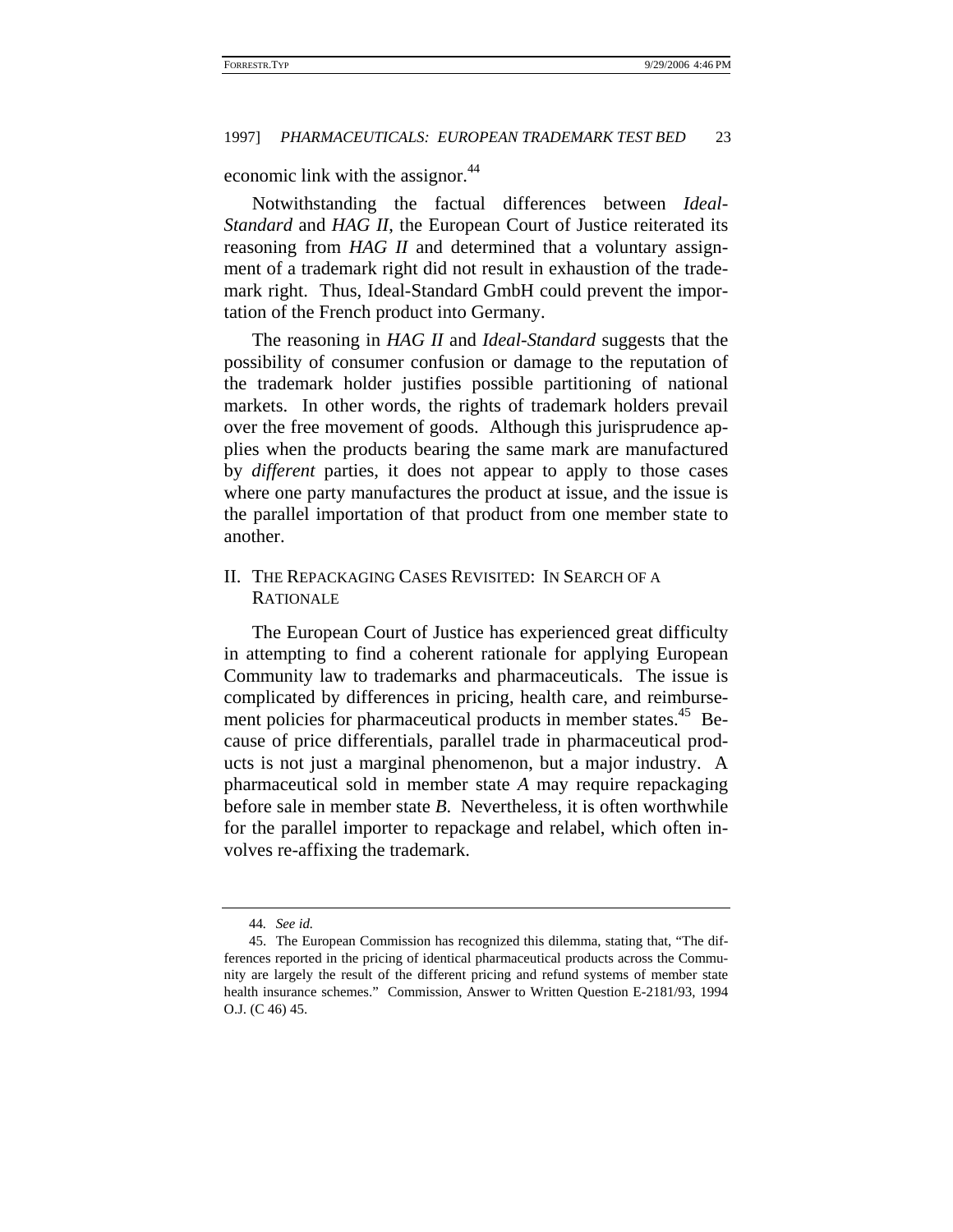## A. *The Continuing Battle Between Centrafarm and the Pharmaceutical Companies*

*Hoffmann-La Roche v. Centrafarm*<sup>46</sup> involved a trademarked pharmaceutical, Valium, that was purchased in the United Kingdom, repackaged in the Netherlands, and sold in Germany.<sup>47</sup> Specifically, Centrafarm purchased Valium in packets of one hundred and five hundred, and repackaged them into bottles containing one thousand tablets.48 The new bottles and the external wrappings had the names "Valium" and "Roche" printed on them, although in slightly different form than the original packaging.<sup>49</sup> Those bottles were produced for sale to hospitals and pharmacies that dispensed the tablets, so there was no risk of consumer confusion.<sup>50</sup> In this case, the trademark was clearly re-affixed to the new packaging.

The issue before the European Court of Justice was whether the repackaging and re-affixing of the trademarks contravened the exclusive rights of the holder to affix trademarks. The European Court of Justice reiterated that the holder of the trademark is permitted to affix that trademark for the purpose of putting a product into circulation for the first time. The proprietor is therefore protected against competitors wishing to take advantage of the status and reputation of the trademark by selling products not legally bearing that mark. In this case, Centrafarm had attached the Valium and Roche names to bottles filled by Centrafarm.<sup>51</sup>

Had the European Court of Justice strictly applied the exhaustion or consent doctrine in this case, it would have led to the immediate result that Hoffmann-La Roche had "exhausted" its rights because it had sold the product, thereby implying consent to the resale of the product by Centrafarm. This case, however, involved more than just the reselling of the product; there was also repackaging.<sup>52</sup>

In order to answer the question whether that exclusive right involves the right

<sup>46.</sup> Case C-102/77, [1978] E.C.R. 1139, 1141-42, [1978] 3 C.M.L.R. 217, 219-20.

<sup>47</sup>*. See id.*

<sup>48</sup>*. See id.*

<sup>49</sup>*. See id.*

<sup>50</sup>*. See id.*

<sup>51</sup>*. See id.*

<sup>52.</sup> To deal with the specific issue of repackaging, the Court stated that: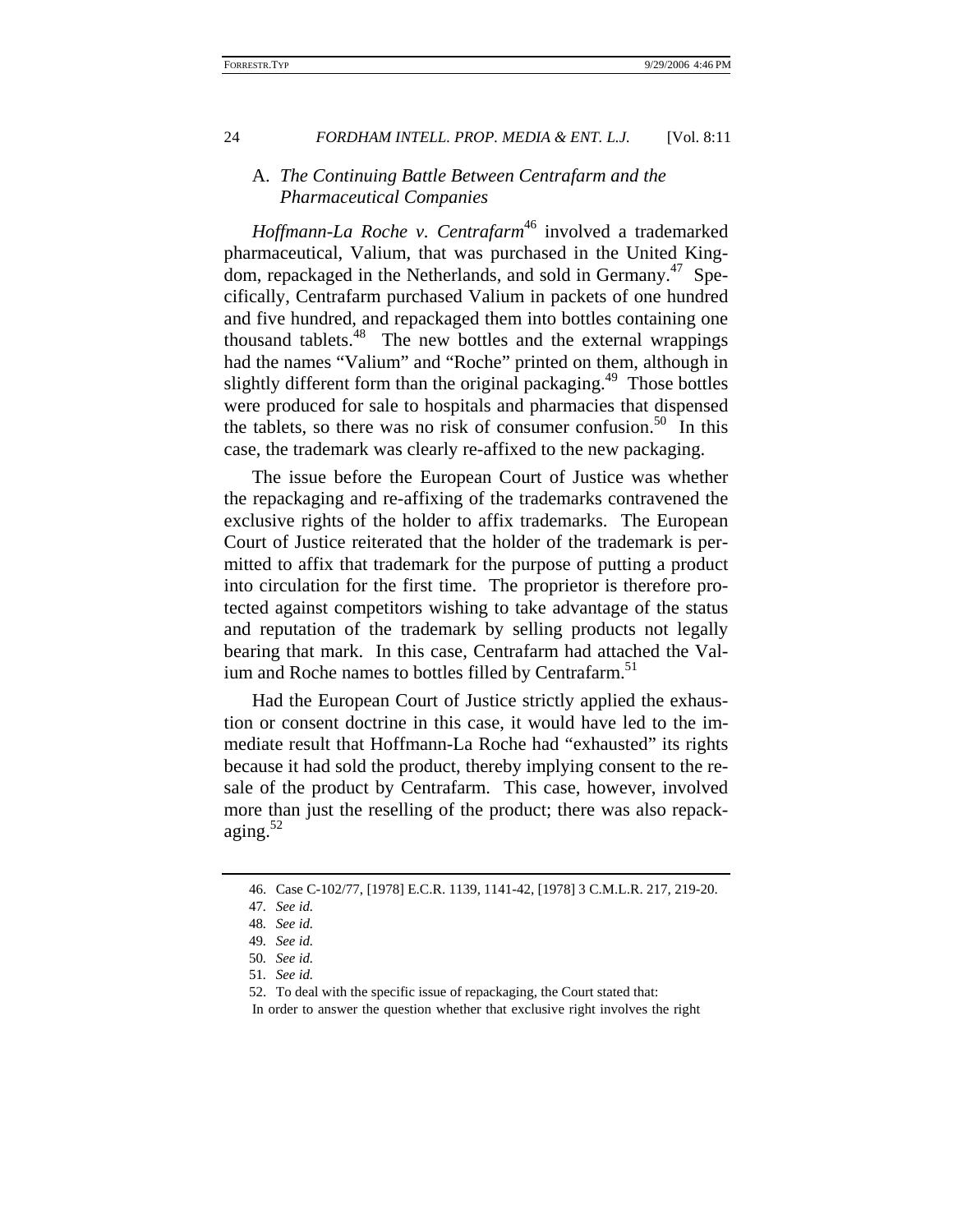The European Court of Justice set forth the general rule that the trademark holder can prevent "a product to which the trademark has lawfully been applied in one of those States from being marketed in the other member state after it has been inserted in new packaging to which the trade-mark has been affixed by a third party."<sup>53</sup> The court, however, ever preoccupied with encouraging legitimate cross-border trade, introduced a balancing test. According to the European Court of Justice, the prevention of marketing by a parallel importer could not be permitted if it in fact constituted a "disguised restriction on trade."<sup>54</sup> The repackaging and remarking would be permitted if four factors were met: (1) the use of the trademark right by the proprietor resulted in artificial partitioning of the markets between member states; (2) repackaging did not negatively affect the original condition of the product; (3) the proprietor had received notice prior to the marketing of the repackaged products; and (4) the new packaging indicated who repackaged the product.<sup>55</sup>

Initially, the first factor was assumed to be a difficult one for a parallel importer to overcome, especially where the parallel importer held the burden of demonstrating that the trademark holder's use of the of the mark artificially partitioned the markets among member states. Some argued, however, that if the other three factors were satisfied, the first factor had to be satisfied as well. The second factor had a health and safety rationale, hence the parallel

to prevent the trade-mark being affixed by a third person after the product has been repackaged, regard must be had to the essential function of the trademark, which is to guarantee the identity of the origin of the trade-marked product to the consumer or ultimate user, by enabling him without any possibility of confusion to distinguish that product from products which have another origin. This guarantee of origin means that the consumer or ultimate user can be certain that a trade-marked product which is sold to him has not been subject at a previous stage of marketing to interference by a third person, without the authorization of the proprietor of the trade-mark, such as to affect the original condition of the product. The right attributed to the proprietor of preventing any use of the trade-mark which is likely to impair the guarantee of origin so understood is therefore part of the specific subject-matter of the trade-mark right.

*Id.* at 1164,  $\P$  7, [1978] 3 C.M.L.R. 241.

<sup>53</sup>*. Id.* at 1165-66, ¶ 14, [1978] 3 C.M.L.R. 243.

<sup>54</sup>*. Id.* at 1167, [1978] 3 C.M.L.R. 244.

<sup>55</sup>*. Id.* at 1167-68, [1978] 3 C.M.L.R. 244.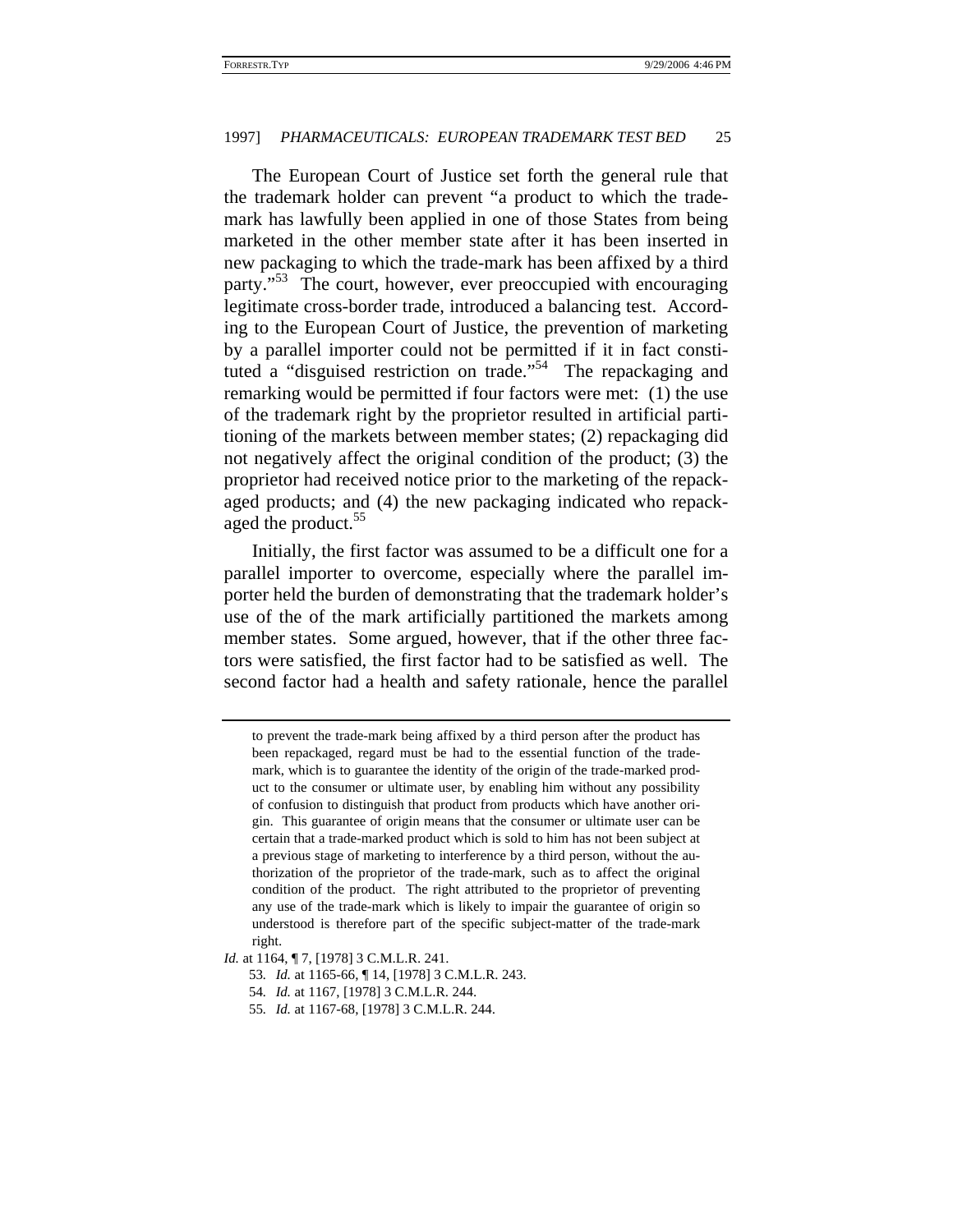trader was required to demonstrate that the repackaging did not adversely affect the original condition of the product. The third and fourth factors were relatively easy to satisfy.

# B. *Artificial Market Partitions by Trademark Owners*

In *Centrafarm, BV v. American Home Products Corp.*, 56 the European Court of Justice needed to determine whether the use of two separate trademarks artificially partitioned the market. The European Court of Justice stated that such partitioning occurred, "if it is established that the proprietor of different marks has followed the practice of using such marks for the purpose of artificially partitioning the markets."57 Again the European Court of Justice suggested that the trademark owner's intent to artificially partition markets was a required showing.

### 1. Repackaging Doctrine

The reasoning of *Hoffmann-La Roche*58 was applied in *Pfizer, Inc. v. Eurim-Pharm., GmbH*. 59 The facts of *Pfizer*, however, differed from those of *Hoffmann-La Roche* in that the trademark was not re-affixed to the external packaging.

In *Pfizer*, the European Court of Justice found that the repackaging was merely the replacing of the outer wrapping without touching the internal packaging.<sup>60</sup> The trademark was not reaffixed; instead, the trademark on the internal packaging was made visible through the new external wrapping.<sup>61</sup> The European Court of Justice held that the repackaging did not expose the product to interferences or influences that would affect its original condition, and that final users of the product were unlikely to be misled regarding the product's origin. $62$ 

This case did not involve the re-affixing of a trademark, but did

<sup>56.</sup> Case C-3/78, 1978 E.C.R. 1823, [1979] 1 C.M.L.R. 326 (1978).

<sup>57</sup>*. Id.* at 1823 [1979] 1 C.M.L.R. 344.

<sup>58.</sup> Case C-102/77, 1978 E.C.R. 1139, [1978] 3 C.M.L.R. 217 (1978).

<sup>59.</sup> Case C-1/81, 1981 E.C.R. 2913, [1982] 1 C.M.L.R. 406 (1981).

<sup>60</sup>*. See id.*

<sup>61</sup>*. See id.*

<sup>62</sup>*. See id.* at 2926, ¶ 11, [1982] 1 C.M.L.R. 421.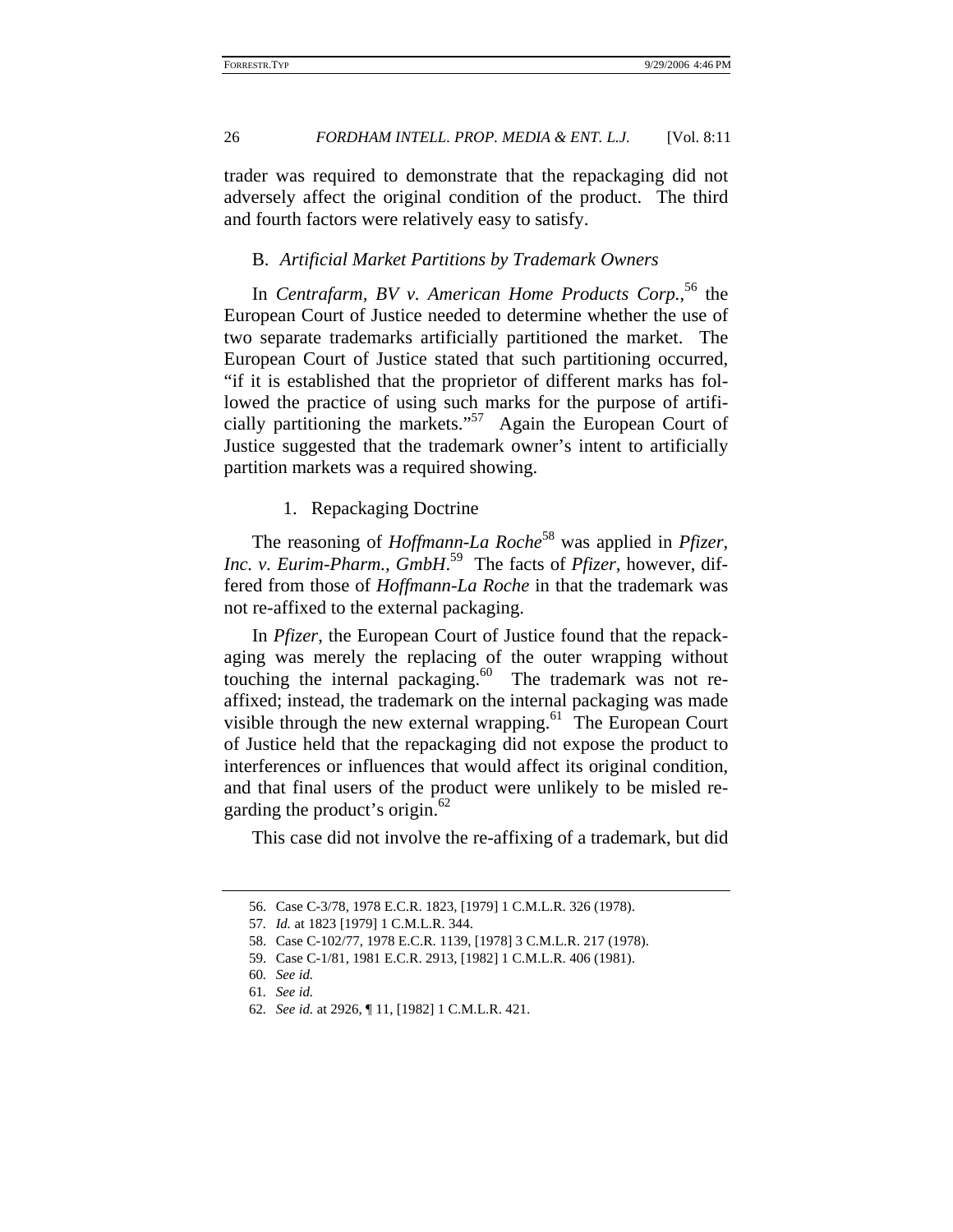involve repackaging. Apparently, the European Court of Justice was more comfortable permitting repackaging that did not also involve the re-affixing of the trademark.

After this decision, no relabeling cases were referred to the European Court of Justice for approximately ten years. During that time, traders developed the practice of filling original packets with cut-up blisters. The traders expanded the terrain that they had secured in *Centrafarm*<sup>63</sup> by repackaging and re-labeling without being called upon to prove artificial partitioning in court. In particular, the issue of whether subjective intent of the rightholder had to be shown was unsettled. The challenge to these practices came quite late.

### 2. Recent Applications of Repackaging Doctrine

The *Hoffmann-La Roche v. Centrafarm* factors have been applied in seven recent repackaging cases involving parallel traders: Paranova, Eurim-Pharm, and MPA Pharma.<sup>64</sup> In four of these cases, involving Paranova or MPA Pharma, the pharmaceutical products at issue were repackaged and the trademark re-affixed, thereby presenting the overall style of the parallel importer, rather than mimicking the original package. In the other three cases, involving Eurim-Pharm, the pharmaceutical products were repackaged in an arguably sloppy fashion, with blisters cut and arranged in certain package sizes.

When the recent repackaging cases were referred to the European Court of Justice, many anticipated that the European Court of Justice would clarify the meaning of the term "artificial partitioning of the market."<sup>65</sup> Specifically at issue was whether the European Court of Justice would relax the burden of proof placed on the importer, and whether it would alter or amend any of the other

<sup>63.</sup> Centrafarm, BV v. American Home Products Corp., Case C-3/78, 1978 E.C.R. 1823, [1979] 1 C.M.L.R. 326 (1978).

<sup>64.</sup> Joined Cases C-427, C-429 & C-436/93, Bristol-Myers Squibb v. Paranova, 1996 E.C.R. I-3457, [1997] 1 C.M.L.R. 1151 (1996); Joined Cases C-71/94, C-72/94 & C-73/94, Eurim-Pharm Arzneimittel v. Beiersdorf, 1996 E.C.R. I-3603, [1997] 1 C.M.L.R. 1222 (1996); Case C-232/94, MPA Pharma, GmbH v. Rhône-Poulenc Pharma, GmbH, 1996 E.C.R. I-3671 (1996).

<sup>65</sup>*. Hoffman-La Roche*, 1978 E.C.R. 1166, [1979] 3 C.M.L.R. 244.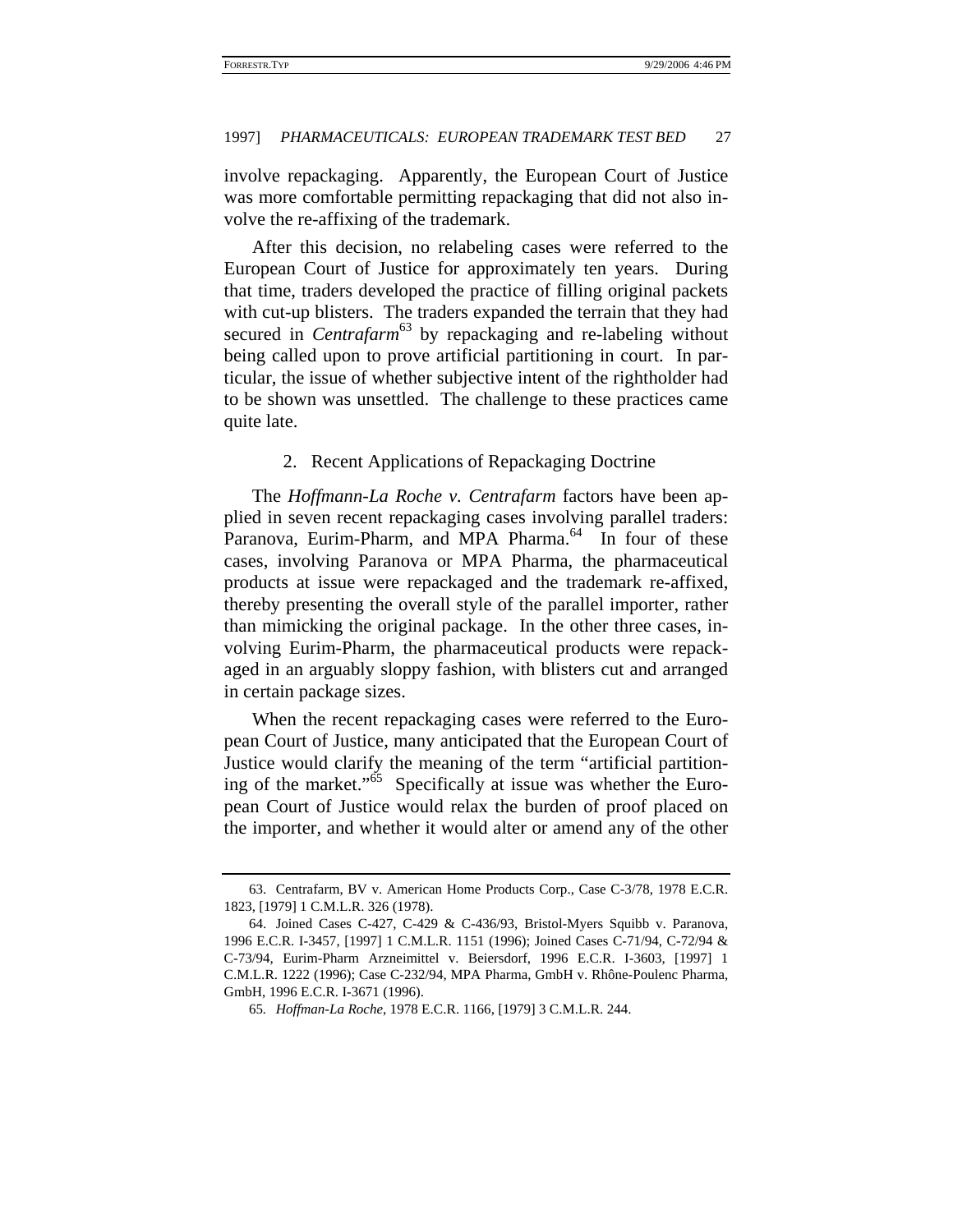three conditions imposed by *Hoffmann-La Roche*.<sup>66</sup> On July 11, 1996, in *Bristol-Myers Squibb v. Paranova*, 67 the European Court of Justice ruled that, "[T]he trademark owner may legitimately oppose the further marketing of a pharmaceutical product where the importer has repackaged the product and reaffixed the trademark unless [certain conditions are met]."<sup>68</sup>

The first condition of *Bristol-Myers* parallels the first condition in *Hoffmann-La Roche* and focuses upon the artificial partitioning of the market. The European Court of Justice provided a specific example of when artificial partitioning of the market would occur if cross-border trade is prevented because of the existence of different package sizes for the identical product. The court, however, specifically included the requirement that "the repackaging carried out by the importer *is necessary* in order to market the product in the member state of importation."<sup>69</sup> Query whether any repackag-

—[The] show[ing] that the repackaging cannot affect the original condition of the product inside the packaging . . . ;

—[T]he new packaging clearly states who repackaged the product and the name of the manufacturer in print such that a person with normal eyesight, exercising a normal degree of attentiveness, would be in a position to understand . . . ;

—[T]he presentation of the repackaged product is not such as to be liable to damage the reputation of the trademark and of its owners; thus, the packaging must not be defective, of poor quality, or untidy; and

—[T]he importer gives notice to the trademark owner before the repackaged product is put on sale, and, on demand, supplies him with a specimen of the repackaged product.

*Id.*

69*. Id.* (emphasis added).

<sup>66</sup>*. Id.* at 1167-68, [1979] 3 C.M.L.R. 244.

<sup>67. 1996</sup> E.C.R. I-3457, [1997] 1 C.M.L.R. 1151 (1996).

<sup>68</sup>*. Id. Bristol-Myers* set forth the following conditions:

<sup>—[</sup>The] establish[ment] that reliance on trademark rights by the owner in order to oppose the marketing of repackaged products under that trade mark would contribute to the artificial partitioning of the markets between member states; such is the case, in particular, where the owner has put an identical pharmaceutical product on the market in several member states in various forms of packaging, and the repackaging carried out by the importer is necessary in order to market the product in the member state of importation, and is carried out in such conditions that the original condition of the product cannot be affected by it; that condition does not, however, imply that it must be established that the trademark owner deliberately sought to partition the markets between member states;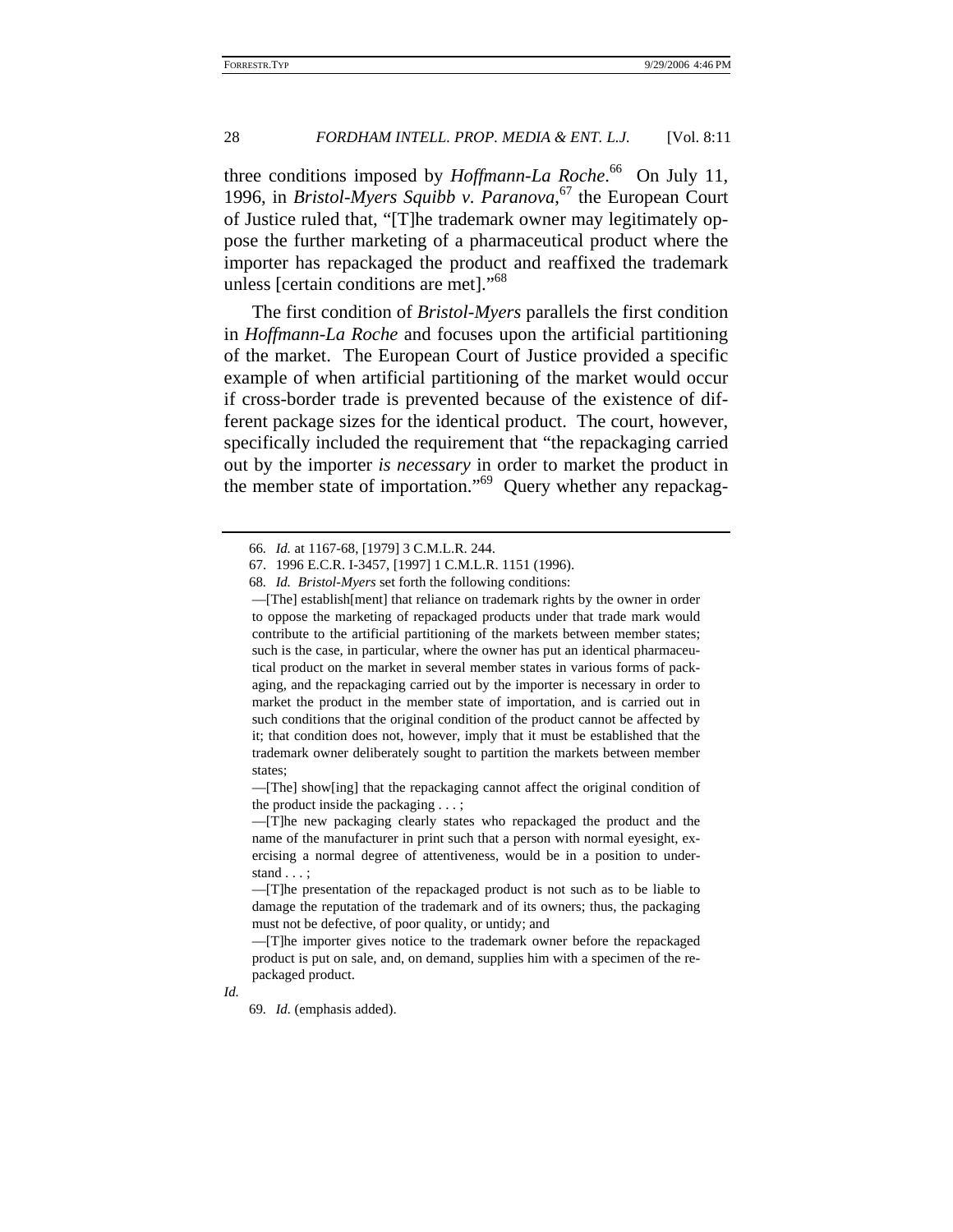ing at all or simply repackaging in the style of the parallel importer, such as Paranova, is permitted. The European Court of Justice unfortunately failed to address specifically the issue of Paranova's style and whether the use of this style usurped the owner's trademark. The European Court of Justice also stressed that the original condition of the product may not be called into question, even though this point was specifically addressed by the Court.<sup>70</sup> Then the court concluded that this particular condition "does not, however, imply that it must be established that the trademark owner deliberately sought to partition the markets between member states."<sup>71</sup> This latter phrase indicates that the burden of proof is no longer on the parallel importer to demonstrate that the trademark owner had used different package sizes to deliberately partition the market.

The second condition is the same one found in the original *Hoffmann-La Roche* judgment,<sup>72</sup> and the third condition is similar to the fourth condition in the original *Hoffmann-La Roche* judgment. The European Court of Justice, however, has additionally required that the name of the manufacturer appear and the print be such that a person with "normal eyesight, exercising a normal degree of attentiveness" would understand that the product had been repackaged and parallel imported.<sup>13</sup>

The fourth condition is new and gives the trademark owner additional protection in those cases where the packaging is defective, of poor quality, or untidy. The European Court of Justice, however, stated that the importance of packaging varies depending upon to whom the product is presented.<sup>74</sup> In addition, the court

<sup>70</sup>*. See id.*

<sup>71</sup>*. Id.*

<sup>72. 1978</sup> E.C.R. 1167, [1979] 3 C.M.L.R. 218.

<sup>73</sup>*. Bristol-Meyers*, 1996 E.C.R. I-3457, at ¶ 79, [1997] 1 C.M.L.R. 1219.

<sup>74.</sup> Eurim-Pharm Arznemittel v. Beiersdorf, AG, 1996 E.C.R. I-3603, [1997] 1 C.M.L.R. 1238. In *Eurim-Pharm*, the court explained that:

<sup>[</sup>T]he requirements to be met by the presentation of a repackaged pharmaceutical product *vary according to whether the product is sold to hospitals or, through pharmacies, to consumers*. In the former case, the products are administered to patients by professionals, for whom the presentation of the product is of little importance. In the latter case, the presentation of the product is of greater importance for the consumer, even if the fact that the products in question are subject to prescription by a doctor may in itself give consumers some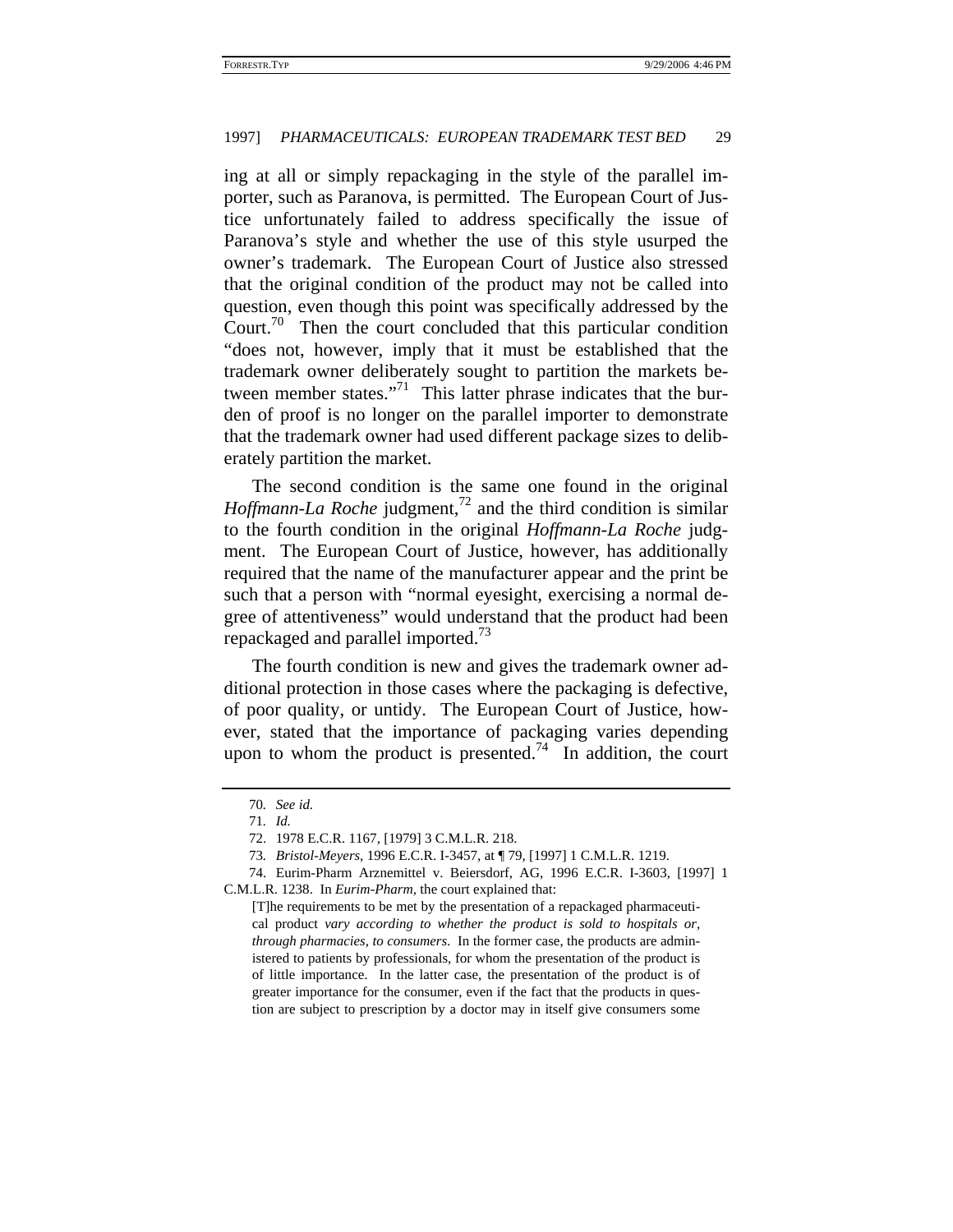stated that it is for the national court to determine whether original external packaging and loose blister packs "constitute . . . an untidy form of packaging liable to damage the reputation of the trade mark."<sup>75</sup> In particular, "[a]s for the cutting of blister packs, it is for that court to assess in each particular case whether it has been carried out in such a manner that the reputation of the trademark might suffer." $16$ 

The fifth condition is similar to the third condition in the original *Hoffmann-La Roche* judgment. The European Court of Justice, however, added the requirement that the parallel importer must provide, on demand, a specimen of the repackaged product.<sup>17</sup>

### C. *Trademarks and the Pharmaceutical Industry*

The European Court of Justice's efforts to secure the free movement of goods has particularly affected the pharmaceutical industry. Due to the court's decision in *Bristol Myers*, a significant number of traders, constituting a small industry, engage in the buying, repackaging, and relabeling of pharmaceuticals to take advantage of price differentials that are the result of member state action.

It would be wrong to suggest that the European Court of Justice's judgments in cases involving pharmaceutical products have been ill considered or careless. The court has faced many difficult issues. Should a trademark holder in several member states be entitled to prevent cross border trade at will? Plainly not. Might there be circumstances in which the trademarking policy for a product was a disguised means to prevent cross-border trade, in which case European Community considerations should prevail over purely national ones? Plainly yes.

It is unclear, however, whether the current rules on repackaging and relabeling adequately respect the interests of the rightholder. The product is sold in different member states at dif-

degree of confidence in the quality of the product . . . .

*Id.* (emphasis added).

<sup>75</sup>*. Id.*

<sup>76</sup>*. Id.*

<sup>77</sup>*. See Bristol-Meyers*, 1996 E.C.R. I-3457, 87, [1997] 1 C.M.L.R. 1151.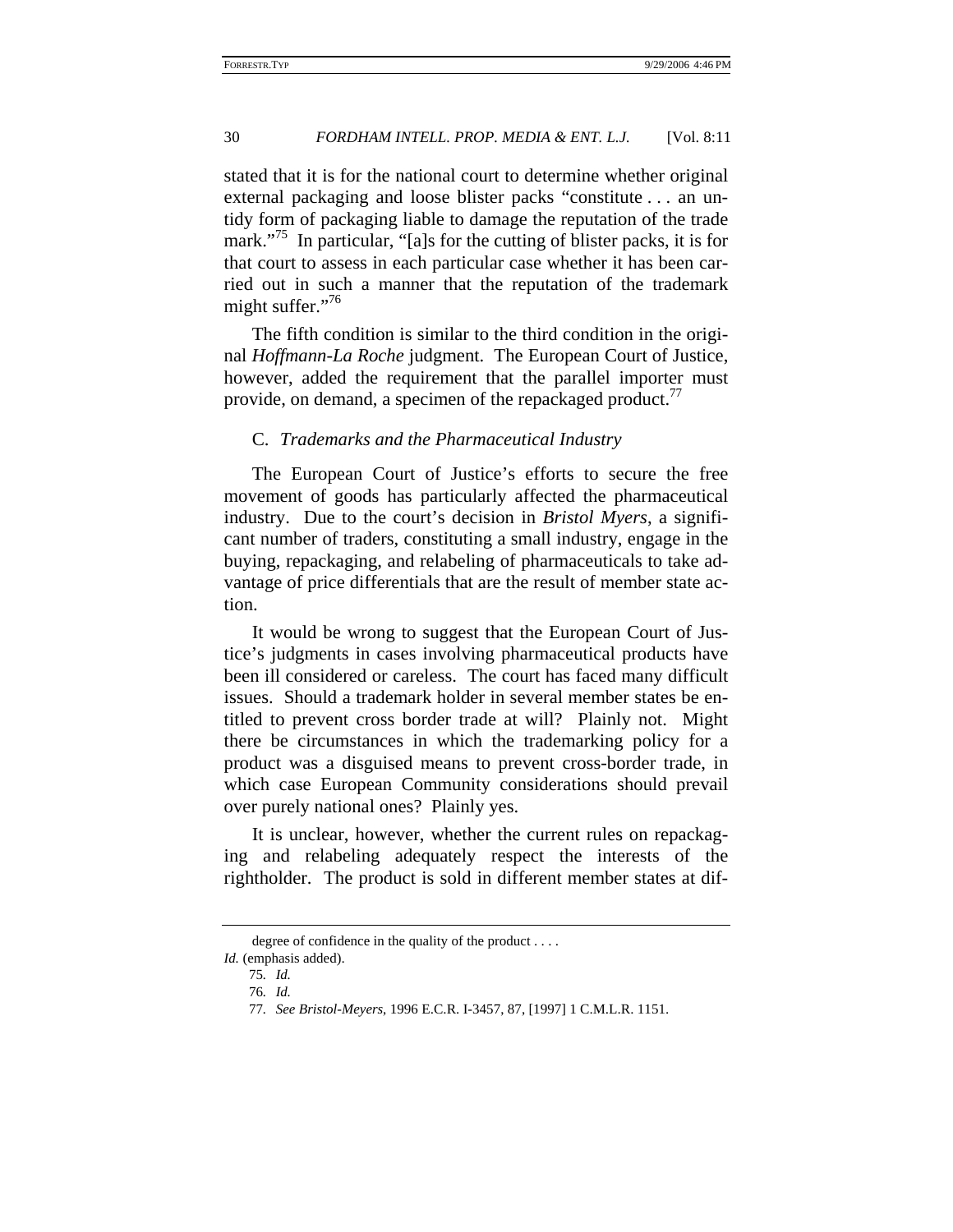ferent prices due to national rules, but not necessarily the choice of the supplier. Thus, the encroachment upon the trademark holder's rights in the case of repackaging and relabeling may be rather severe.

# III. THE EC TRADEMARK DIRECTIVE

In 1988, the Council adopted the First Trademark Directive ("Trademark Directive")<sup>78</sup> to approximate the member states' laws relating to trademarks. The member states were required to implement the Trademark Directive by December 31, 1992. The Trademark Directive does not aim to harmonize trademark law fully, but only those provisions of national law most likely to impede the free movement of goods in the European Community. Thus, the Trademark Directive does not cover the registration, nullity, and invalidity of trademarks, or the rules governing their transfer or assignment.<sup>79</sup>

The Trademark Directive applies to all registered national marks regarding products and services, whether individual, collective, or guarantee marks. Trademarks are broadly defined as "any sign capable of being represented graphically, particularly words, including personal names, designs, letters, numerals, the shape of goods or of their packaging, provided that such signs are capable of distinguishing the goods or services of one undertaking from those of other undertakings."<sup>80</sup>

The Trademark Directive also provides an exhaustive list of optional or mandatory grounds for refusal or invalidity, divided between absolute grounds for refusal under article 3, and relative grounds under article  $4.81$  The Trademark Directive does not list the acts reserved to the trademark holder, but specifies that he has an exclusive right to prevent third parties from using (1) an identical trademark without his consent, in relation to goods or services identical to those for which the trademark is registered; or (2) an identical or similar trademark in relation to similar goods or ser-

<sup>78</sup>*. See* Council Directive 89/104, 1988 O.J. (L 40) 1.

<sup>79</sup>*. See id.*

<sup>80</sup>*. Id.* art. 2, 1988 O.J. (L 40) 2.

<sup>81</sup>*. See id.*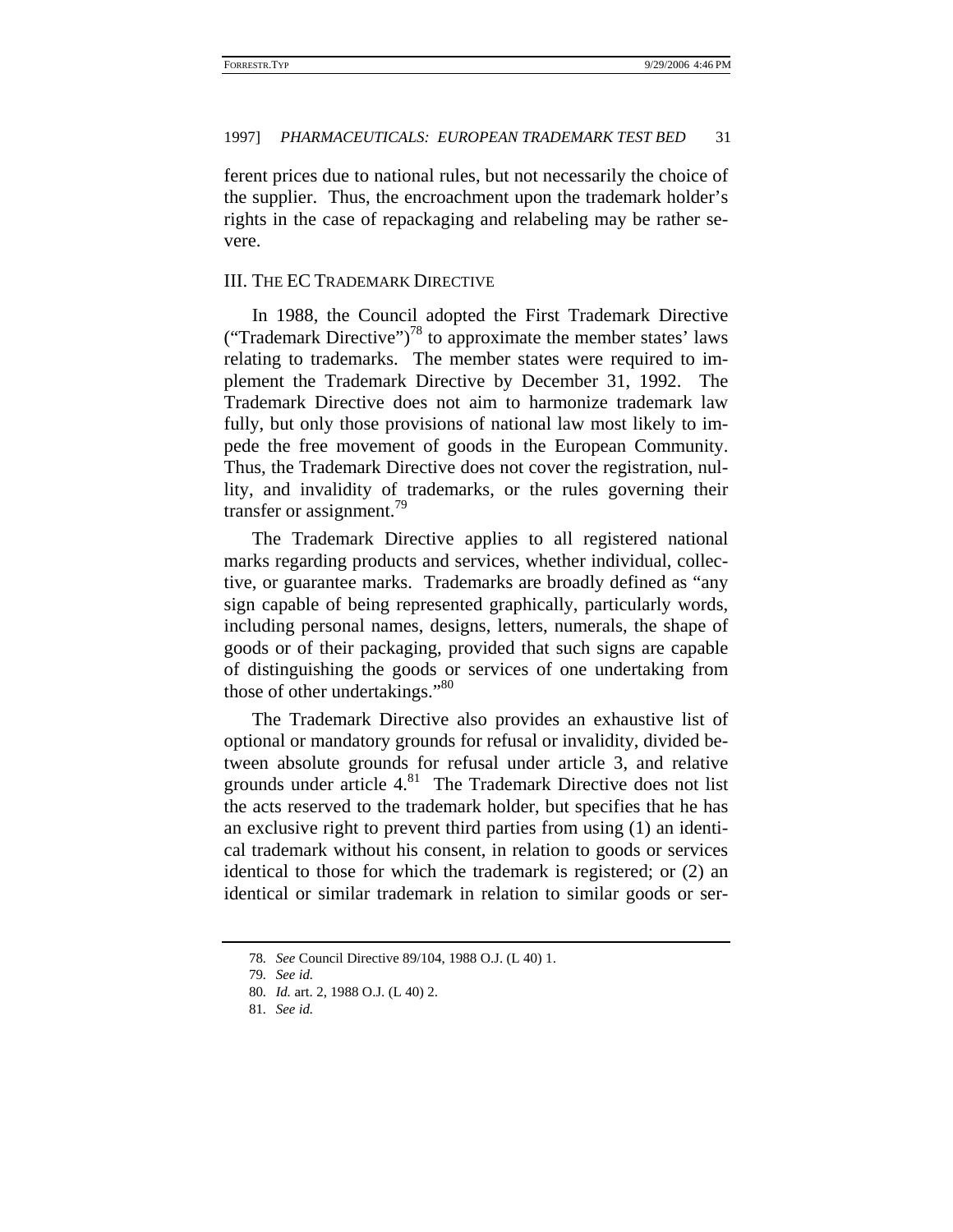vices, where there is a risk of public confusion. $82$ 

Under article 7, only the first marketing in the European Union results in exhaustion of trademark rights. $83\overline{3}$  This means that trademark rightholders may oppose imports into the European Union of trademarked goods first put on the market outside the European Union. In *Bristol-Myers*,<sup>84</sup> the European Court of Justice made it clear that article 7 of the Trademark Directive, and in particular article  $7(2)$ , is to be given the same interpretation as that given by the Court to articles 30 and  $36.85$ 

# IV. FUTURE APPLICATION: THE QUESTION OF TRANSFER OF THE PHARMACEUTICAL INDUSTRY TRADEMARK DOCTRINES

In *Frits Loendersloot v. George Ballantine & Son Ltd.*, 86 the question of repackaging trademarked goods was raised in the context of alcoholic drinks. Allegedly, a parallel importer of alcoholic drinks removed from the whisky bottles the labels, identification numbers, names of the original importers, and the word "pure."<sup>87</sup> The parallel importer then re-affixed either an original or copied label and the name of an importer having no contractual relationship with the owner of the mark and exported the bottles to traders in France, Spain, the United Kingdom, the United States, and Japan.<sup>88</sup>

Advocate General Jacobs, in his conclusions, first noted that it is the Court's duty "to develop further, in the context of the relabeling by a parallel importer of alcoholic drinks, the principles laid down in its ruling concerning parallel imports of repackaged phar-

<sup>82</sup>*. Id.* art. 5, 1988 O.J. (L 40) 2.

<sup>83</sup>*. Id.* art 7, 1988 O.J. (L 40) 2.

<sup>84. 1996</sup> E.C.R. I-3457, [1997] C.M.L.R. 1151

<sup>85</sup>*. See id.* In *Bristol-Myers* the European Court of Justice stated that:

In accordance with the case law, [a]rticle 7(2) of the directive must therefore be interpreted as meaning that a trade-mark owner may legitimately oppose the further marketing of a pharmaceutical product where the importer has repackaged it and re-affixed the trademark, unless the four conditions set out in the Hoffmann-La Roche judgment . . . have been met.

*Id.* at  $\P$  50.

<sup>86.</sup> Case C-349/95 (Eur. Ct. J. Feb 27, 1997) (not yet reported).

<sup>87</sup>*. See id.*

<sup>88</sup>*. See id.*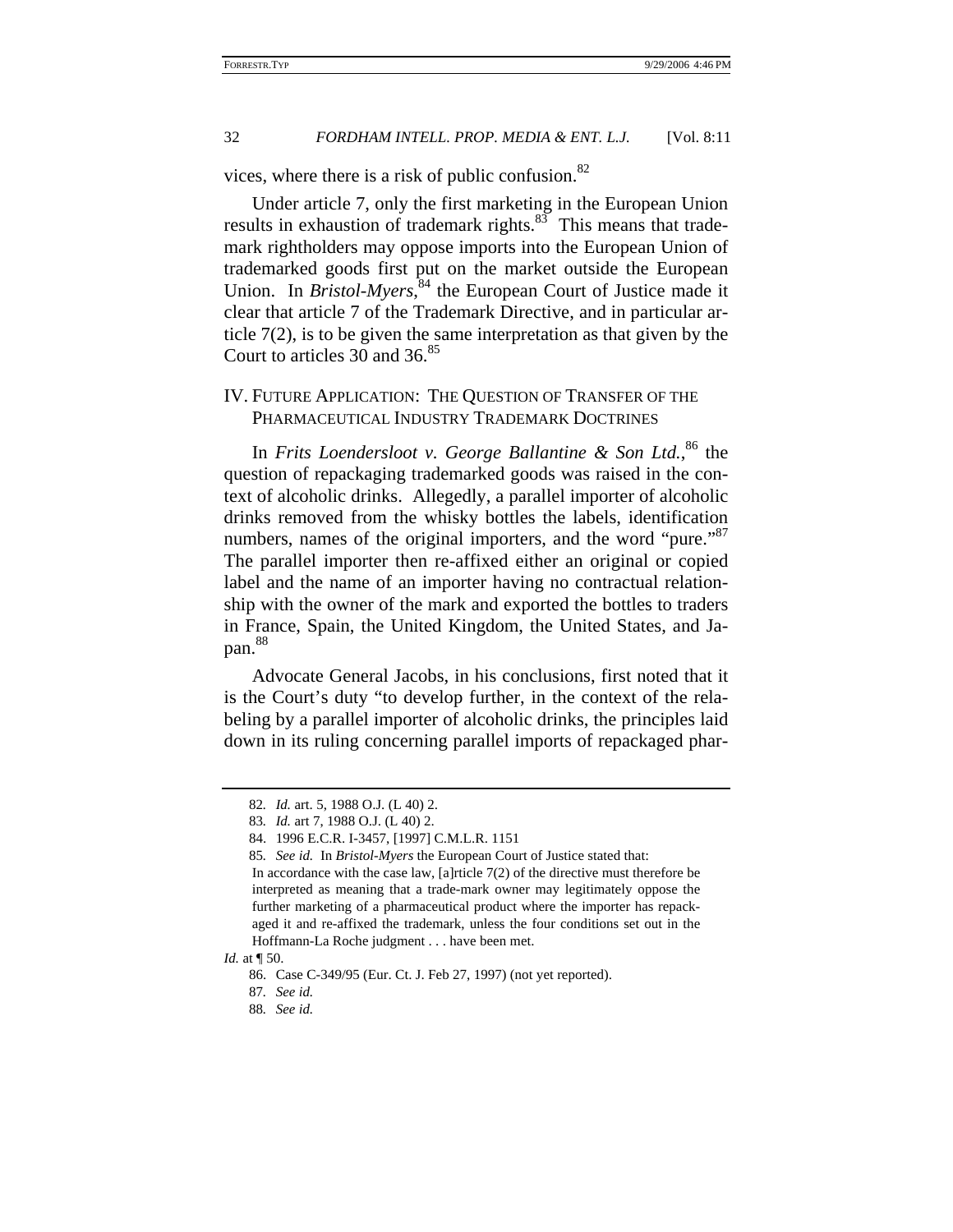pharmaceutical products."89 Specifically at issue was "whether a trademark proprietor may rely on his trademark in order to prevent the relabeling of alcoholic drinks undertaken with a view to removing identification marks allegedly used by the proprietor to monitor parallel imports and detect shortcomings in his sales network."90

Advocate General Jacobs relied on the jurisprudence developed in the pharmaceutical repackaging cases when arriving at the following conclusions. First, a trademark owner cannot use his rights to prevent a parallel importer from repackaging goods bearing the mark and re-affixing the mark to the repackaged goods when the use of the right by the owner will "contribute to the artificial partitioning of the markets between member states; provided that in the course of such repackaging: (i) the guarantee of origin is not impaired; (ii) the original condition of the product is not adversely affected; and (iii) the reputation of the trademark is not damaged."<sup>91</sup> Second, subject to the same conditions as the first conclusion, a trademark owner cannot exercise his rights to prevent a parallel trader from omitting the term "pure," which appeared on the original labels, or replacing the importer's name.<sup>92</sup> Finally, subject to the same conditions as the other conclusions, a trademark owner cannot exercise his rights to prevent "the removal of identification marks which he has affixed on or underneath the labels." $^{93}$ 

After announcing his decision, Advocate General Jacobs proposed that the European Court of Justice issue a preliminary ruling on its interpretation of article 36 of the Accession Treaty, which concerned restrictions on intra-Community trade.<sup>94</sup> The European Court of Justice also compared the repackaging of alcohol to prior cases affecting pharmaceuticals.<sup>95</sup> Additionally, the European

95*. See id.*

<sup>89</sup>*. Id.*

<sup>90</sup>*. Id.*

<sup>91</sup>*. Id.*

<sup>92</sup>*. Id.*

<sup>93</sup>*. Id.*

<sup>94</sup>*. See Trademark Rights: Court Ruling on Re-Labelling Whiskey Bottles*, EUR. REP., Nov. 22, 1997.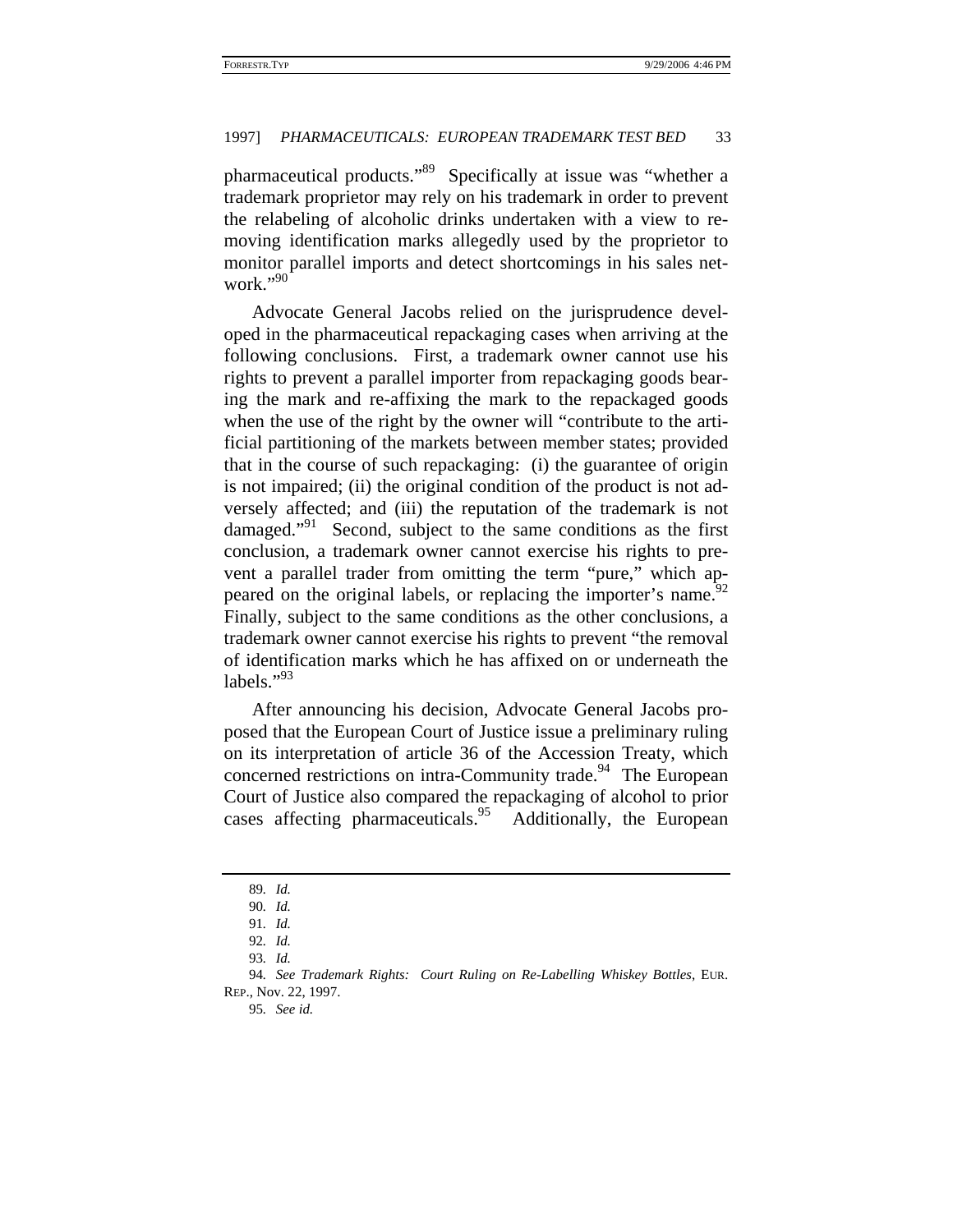Court of Justice applied its case law to article  $36.96$  The European Court of Justice concluded that "article 36 of the Treaty has to be interpreted as implying that even if this represents an obstacle to intra-Community trade, the trademark owner may exercise this right to prevent a third party from removing and then putting back or replacing labels displaying the holder's mark, unless" (1) the trademark owner's use of the right to prevent re-labeled products from "being marketed under this trademark would contribute to an artificial partitioning of member states' markets;" (2) the relabeling does not affect "the original state of the product;" (3) the re-labeled product is not packaged "to harm the reputation of the trademark and that of its owner;" or (4) the person re-labeler of the product "warns the trademark owner of the re-labeling process" before selling the re-labeled products. The European Court of Justice thus followed the spirit of Advocate General Jacobs' conclusions.

Under certain circumstances, the European Court of Justice will sanction the removal and re-affixing of trademarks to products. The moral equities appear to have changed somewhat, though it was not easy for the European Court of Justice to justify departing from the jurisprudence established in a long series of cases concerning pharmaceuticals.

In the case of pharmaceuticals, the European Court of Justice has rewritten traditional trademark law to assist in the development of unofficial cross-border trade. Judging by the difficulties encountered by Centrafarm, such development seemed unlikely to proceed without some judicial encouragement. Consumers faced a potential for slight confusion, but essentially were not prejudiced. The ruling by the European Court of Justice significantly affected the pharmaceutical companies who were now obliged, like other product manufacturers, to accept competition from parallel imports. The European Court of Justice created a set of sophisticated rules involving various criteria, balance of proof, and the like. As a response to the industry's needs, the European Court of Justice was artful, careful, and pragmatic.

<sup>96</sup>*. See id.*

<sup>97</sup>*. Id.*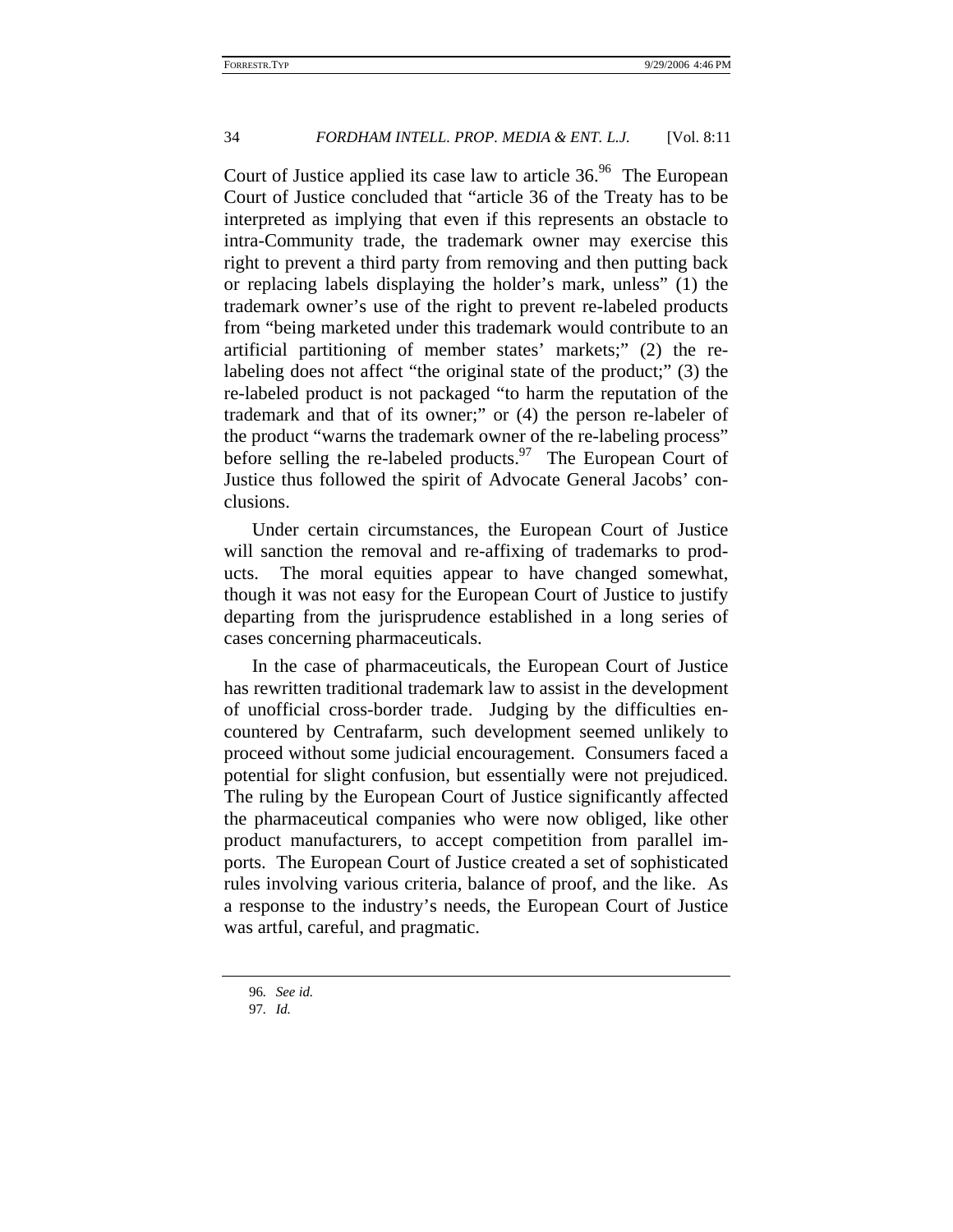It will be interesting to see whether the decision in *Loendersloot* will completely resolve the issues regarding an operator's right to protect his mark against parallel trading. *Loendersloot*'s effect on the rights so laboriously secured by *Centrafarm*, *Eurim-Pharm*, and *Paranova* will be significant as well. The producers of products that can be easily transported from cheap member states to expensive member states, and which depend on advertising and consumer brand recognition for sales, such as alcohol, perfumes, golf balls, batteries, and cigarettes, will likely be very concerned about broadening the rights of their competitors.

The onus could be placed on trademark owners to identify instances of damaging repackaging and to take action on these grounds. It will be left for the national court to determine whether the relabeling and re-affixing of the trademark damages the reputation of the trademark holder.

# V. THE SCOPE OF THE EUROPEAN COMMUNITY EXHAUSTION **DOCTRINE**

Some questions have arisen as to whether the European Community should follow an international, worldwide exhaustion doctrine. The answer is no. The exhaustion doctrine applies only to the European Community. This was recently confirmed in *Phytheron International, SA v. Jean Bourdon, SA*. 98 The European Court of Justice asked two questions: (1) whether a trader of member state *A* may import a genuine trademarked product, which has not undergone any processing or alteration in packaging, except for changes on the label designed to comply with the legal requirements of member state *A*, from member state *B*, where the product is approved and marketed under the same trademark, and market the product in member state *A*; and (2) whether a prohibition based on the legislation of a member state infringes upon article 30 of the Accession Treaty.<sup>99</sup>

The facts, as referred to by the national court, indicated that a subsidiary of Schering, a company belonging to the German Hoechst group, had manufactured the plant health product at issue

<sup>98.</sup> Case C-352/95, [1997] 2 C.M.L.R. 199.

<sup>99</sup>*. See id.*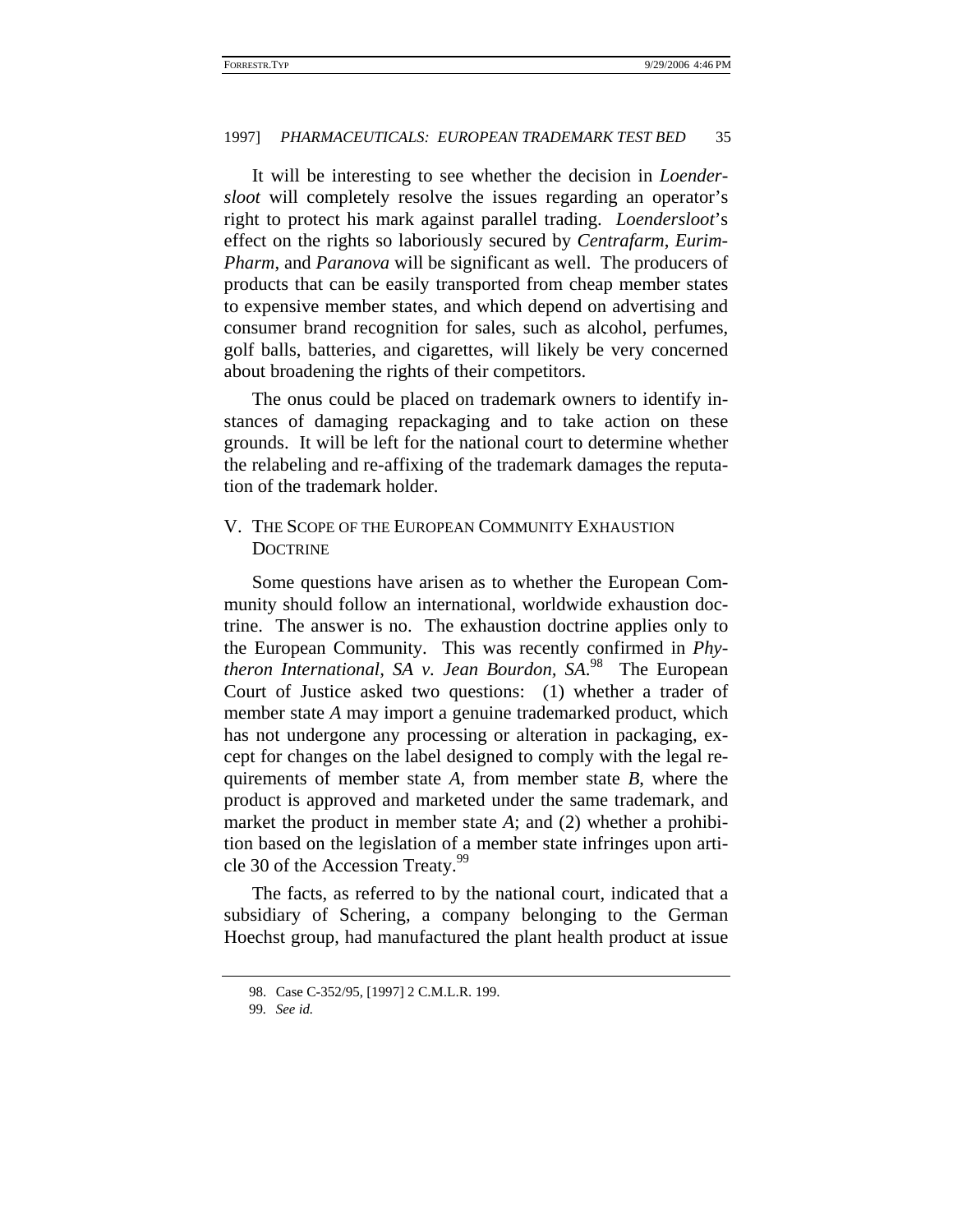in Turkey. A Schering affiliate thereafter imported the product into Germany.100

In essence, the European Court of Justice rejected the notion of international exhaustion and re-affirmed the notion of European Community exhaustion. The European Court of Justice referred to article 7 of the Trademark Directive. Article 7, the Court observed, is worded in general terms and comprehensively regulates the question of the exhaustion of trademark rights for products trade in the European Community. The European Court of Justice held that, under article 7, that member state *A* could not apply a rule that prevents a trademark owner from importing a product protected by the mark when (1) the product is manufactured in a non-Member country; (2) the product is imported into member state *B* "by the owner of the mark or by another company in the same group as the owner of the mark;" (3) the product was lawfully acquired in member state *B* by an independent trader, who exported it to member state *A*; (4) the product was neither processed nor repackaged, apart from any relabeling necessary to comply with the information-labeling legislation of the member state of import; and (5) the same group held the trademark rights in both member states  $A$  and  $B$ .<sup>101</sup> In other words, if the owner of the mark or an affiliated company of the owner of the mark brings a product into the European Community, then the products are entitled to free circulation. Conversely, if the products do not enter into the European Community due to the efforts or consent of the owner of the mark, the owner may institute infringement proceedings. The European Court of Justice consequently confirmed European Community exhaustion, and thereby rejected the doctrine of international exhaustion of trademarks. Thus, there is some good news for trademark owners.

<sup>100.</sup> During the proceedings before the court, however, it was stated that the product had been manufactured in Germany and then exported to Turkey. *See id.* The batch at issue was acquired from a Turkish subsidiary of the Hoechst group by an independent trader and then sold to Phytheron. *See id.* The Court stated that in the present case it could answer the national court's application only on the basis of the facts as they appeared from the order of reference. *See id.*

<sup>101</sup>*. Id.* at 563.